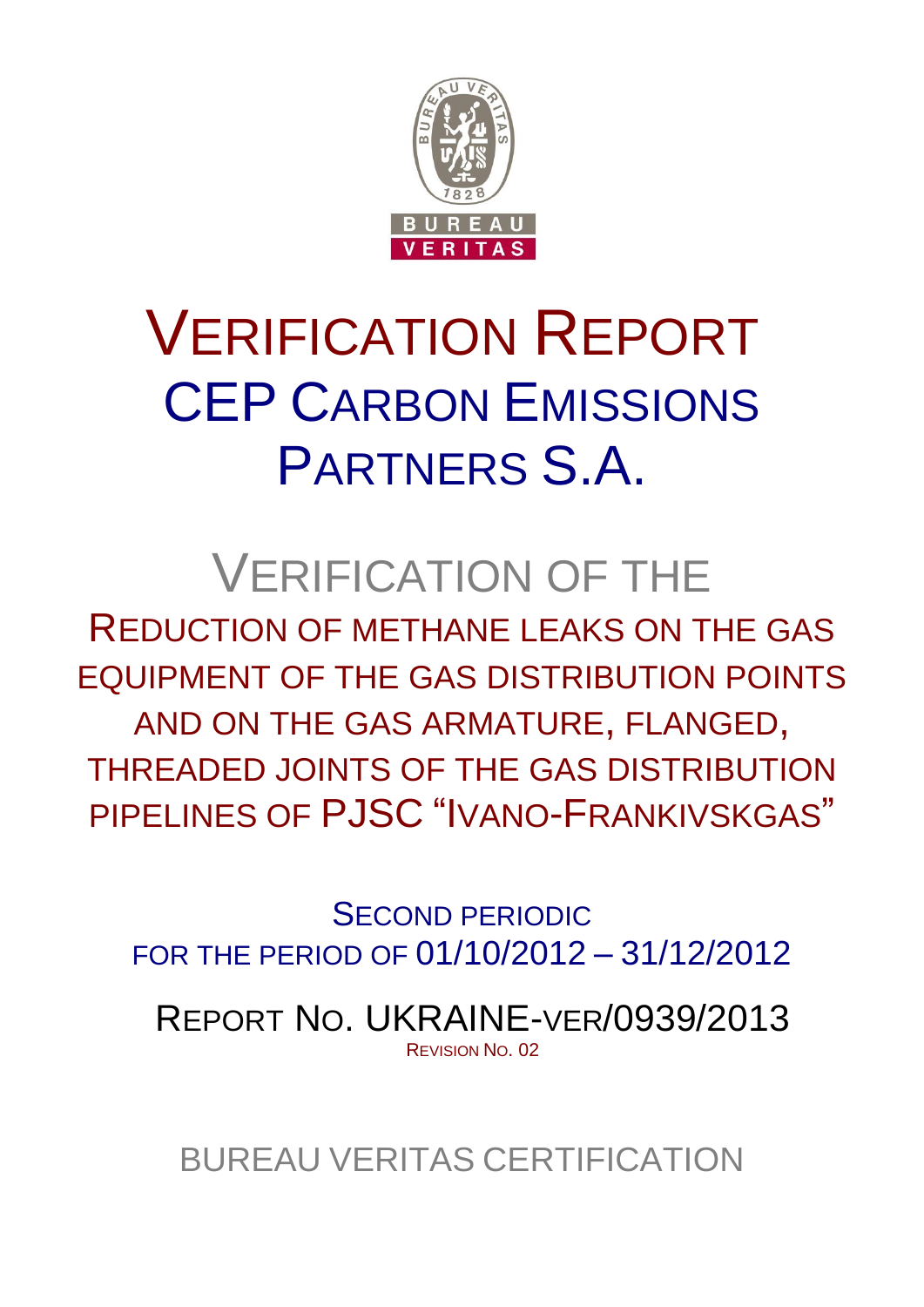#### **BUREAU VERITAS CERTIFICATION**

Report No: UKRAINE-ver/0939/2013

Organizational unit:



**VERIFICATION REPORT** 

Date of first issue:

| Date of first issue:<br>29/04/2013                                                                                                                                                                                                                                                                                                                                                                                                                                                                                                                                                                                                                                                                                                                                                                                                                                                                  | Organizational unit:<br><b>Bureau Veritas Certification</b><br><b>Holding SAS</b> |                                                                                          |  |
|-----------------------------------------------------------------------------------------------------------------------------------------------------------------------------------------------------------------------------------------------------------------------------------------------------------------------------------------------------------------------------------------------------------------------------------------------------------------------------------------------------------------------------------------------------------------------------------------------------------------------------------------------------------------------------------------------------------------------------------------------------------------------------------------------------------------------------------------------------------------------------------------------------|-----------------------------------------------------------------------------------|------------------------------------------------------------------------------------------|--|
| Client:<br>CEP Carbon Emissions Partners S.A.                                                                                                                                                                                                                                                                                                                                                                                                                                                                                                                                                                                                                                                                                                                                                                                                                                                       | Client ref.:<br>Fabian Knodel                                                     |                                                                                          |  |
| Summary:<br>Bureau Veritas Certification has made the 2nd periodic verification for the period of 01/10/2012 - 31/12/2012of<br>the "Reduction of methane leaks on the gas equipment of the gas distribution points and on the gas armature,<br>flanged, threaded joints of the gas distribution pipelines of PJSC "Ivano-Frankivskgas" project of CEP Carbon<br>Emissions Partners S.A. located in the territories of cities and villages of Ivano-Frankivsk region, Ukraine, and<br>applying JI specific approach, on the basis of UNFCCC criteria for the JI, as well as criteria given to provide for<br>consistent project operations, monitoring and reporting. UNFCCC criteria (but for the crediting period) refer to<br>Article 6 of the Kyoto Protocol, the JI rules and modalities and the subsequent decisions by the JI Supervisory<br>Committee, as well as the host country criteria. |                                                                                   |                                                                                          |  |
| The verification scope is defined as a periodic independent review and ex post determination by the Accredited<br>Entity of the monitored reductions in GHG emissions during defined verification period, and consisted of the<br>following three phases: i) desk review of the monitoring report against project design and the baseline and<br>monitoring plan; ii) follow-up interviews with project stakeholders; iii) resolution of outstanding issues and the<br>issuance of the final verification report and opinion. The overall verification, from Contract Review to<br>Verification Report & Opinion, was conducted using Bureau Veritas Certification internal procedures.                                                                                                                                                                                                             |                                                                                   |                                                                                          |  |
| The first output of the verification process is a list of Clarification, Corrective Actions Requests, Forward<br>Actions Requests (CR, CAR and FAR), presented in Appendix A.                                                                                                                                                                                                                                                                                                                                                                                                                                                                                                                                                                                                                                                                                                                       |                                                                                   |                                                                                          |  |
| In summary, Bureau Veritas Certification confirms that the project is implemented as planned and described in<br>approved project design documents. Installed equipment being essential for generating emission reduction<br>runs reliably and is calibrated appropriately. The monitoring system is in place and the project is generating<br>GHG emission reductions. The GHG emission reduction is calculated accurately and without material errors,<br>omissions, or misstatements, and the ERUs issued totalize 279 748 tonnes of $CO2$ equivalent for the<br>monitoring period from 01/10/2012 to 31/12/2012.                                                                                                                                                                                                                                                                                |                                                                                   |                                                                                          |  |
| Our opinion relates to the project's GHG emissions and resulting GHG emission reductions reported and<br>related to the approved project baseline and monitoring, and its associated documents.                                                                                                                                                                                                                                                                                                                                                                                                                                                                                                                                                                                                                                                                                                     |                                                                                   |                                                                                          |  |
| Report No.:<br>Subject Group:<br>UKRAINE-ver/0939/2013<br>JI                                                                                                                                                                                                                                                                                                                                                                                                                                                                                                                                                                                                                                                                                                                                                                                                                                        |                                                                                   |                                                                                          |  |
| Project title:<br>"Reduction of methane leaks on the gas equipment<br>of the gas distribution points and on the gas<br>armature, flanged, threaded joints of the gas<br>distribution pipelines of PJSC "Ivano-Frankivskgas"<br>Work carried out by:                                                                                                                                                                                                                                                                                                                                                                                                                                                                                                                                                                                                                                                 |                                                                                   |                                                                                          |  |
| Viacheslav Yeriomin - Team Leader, Climate<br>Change Lead Verifier<br>Oleg Skoblyk- Team Member, Climate Change<br>Verifier                                                                                                                                                                                                                                                                                                                                                                                                                                                                                                                                                                                                                                                                                                                                                                         |                                                                                   |                                                                                          |  |
| Work reviewed by:<br>Ivan Sokolov - Internal Technical Reviewer<br>Oleksandr Kuzmenko - Technical Specialist<br>Work approved by:                                                                                                                                                                                                                                                                                                                                                                                                                                                                                                                                                                                                                                                                                                                                                                   | $\boxtimes$                                                                       | No distribution without permission from the<br>Client or responsible organizational unit |  |
| Ivan Sokolov - Climate Change Operationalitie<br>Holding SAS<br>Manager                                                                                                                                                                                                                                                                                                                                                                                                                                                                                                                                                                                                                                                                                                                                                                                                                             |                                                                                   | Limited distribution                                                                     |  |
| Date of this revision:<br>Rev. No.:<br>13/09/2013<br>25<br>02                                                                                                                                                                                                                                                                                                                                                                                                                                                                                                                                                                                                                                                                                                                                                                                                                                       | Number of pages:                                                                  | Unrestricted distribution                                                                |  |

 $\overline{c}$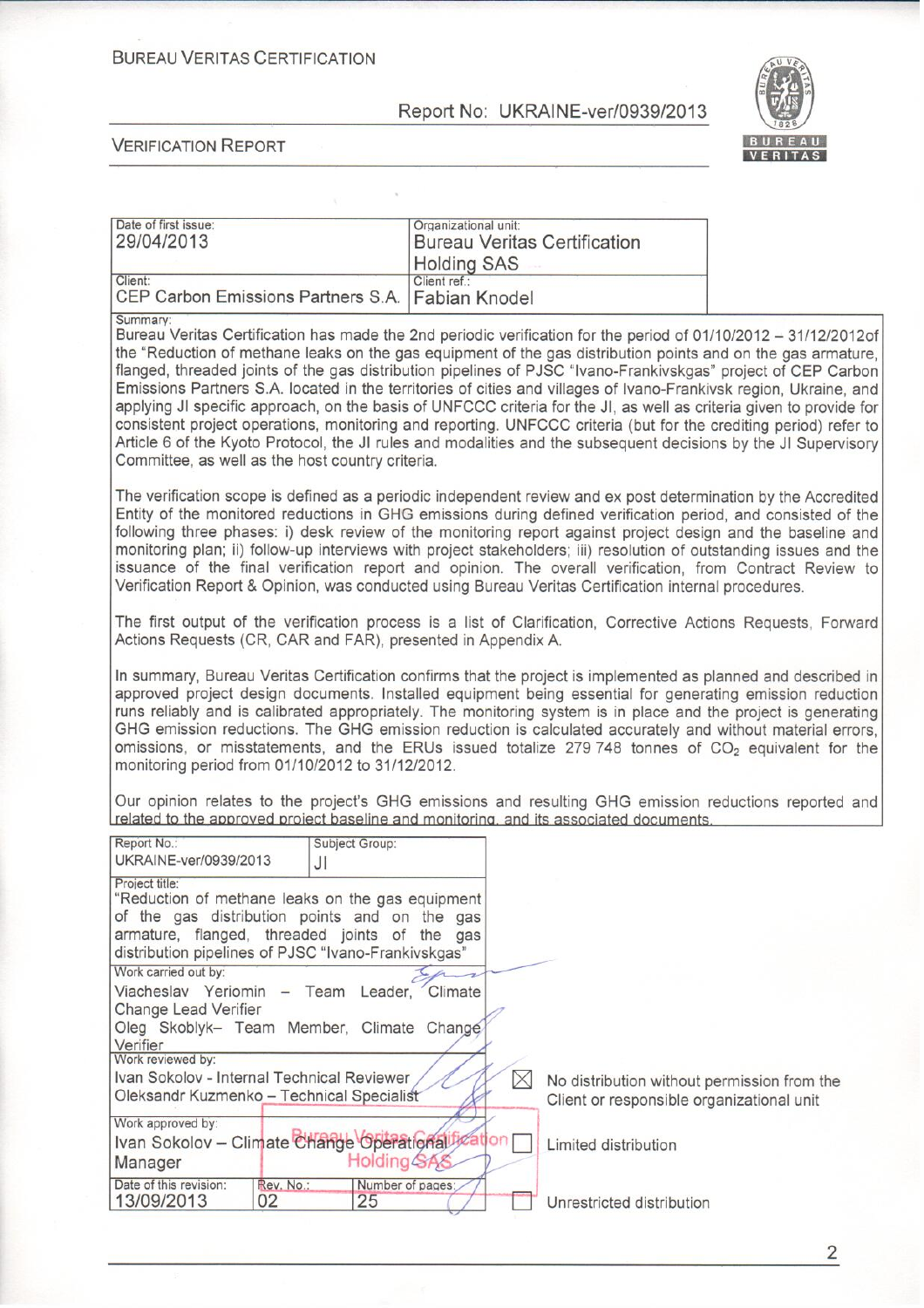| 1<br>1.1       | Objective                                                                      | $\cdot$<br>4        |
|----------------|--------------------------------------------------------------------------------|---------------------|
| 1.2<br>1.3     | Scope<br><b>Verification Team</b>                                              | 4<br>$\overline{4}$ |
| $\overline{2}$ |                                                                                | .5                  |
| 2.1            | <b>Review of Documents</b>                                                     | 5                   |
| 2.2            | Follow-up Interviews                                                           | 6                   |
| 2.3            | Resolution of Clarification, Corrective and Forward Action Requests            | 6                   |
| 3              |                                                                                |                     |
| 3.1            | Remaining issues and FARs from previous verifications                          | $\overline{7}$      |
| 3.2            | Project approval by Parties involved (90-91)                                   | 7                   |
| 3.3            | Project implementation (92-93)                                                 | $\overline{7}$      |
| 3.4            | Compliance of the monitoring plan with the monitoring methodology<br>$(94-98)$ | 10                  |
| 3.5            | Revision of monitoring plan (99-100)                                           | 10                  |
| 3.6            | Data management (101)                                                          | 11                  |
| 3.7            | Verification regarding programmes of activities (102-110)                      | 12                  |
| 4              |                                                                                |                     |
| 5              |                                                                                |                     |
|                | APPENDIX A: COMPANY PROJECT VERIFICATION PROTOCOL 17                           |                     |

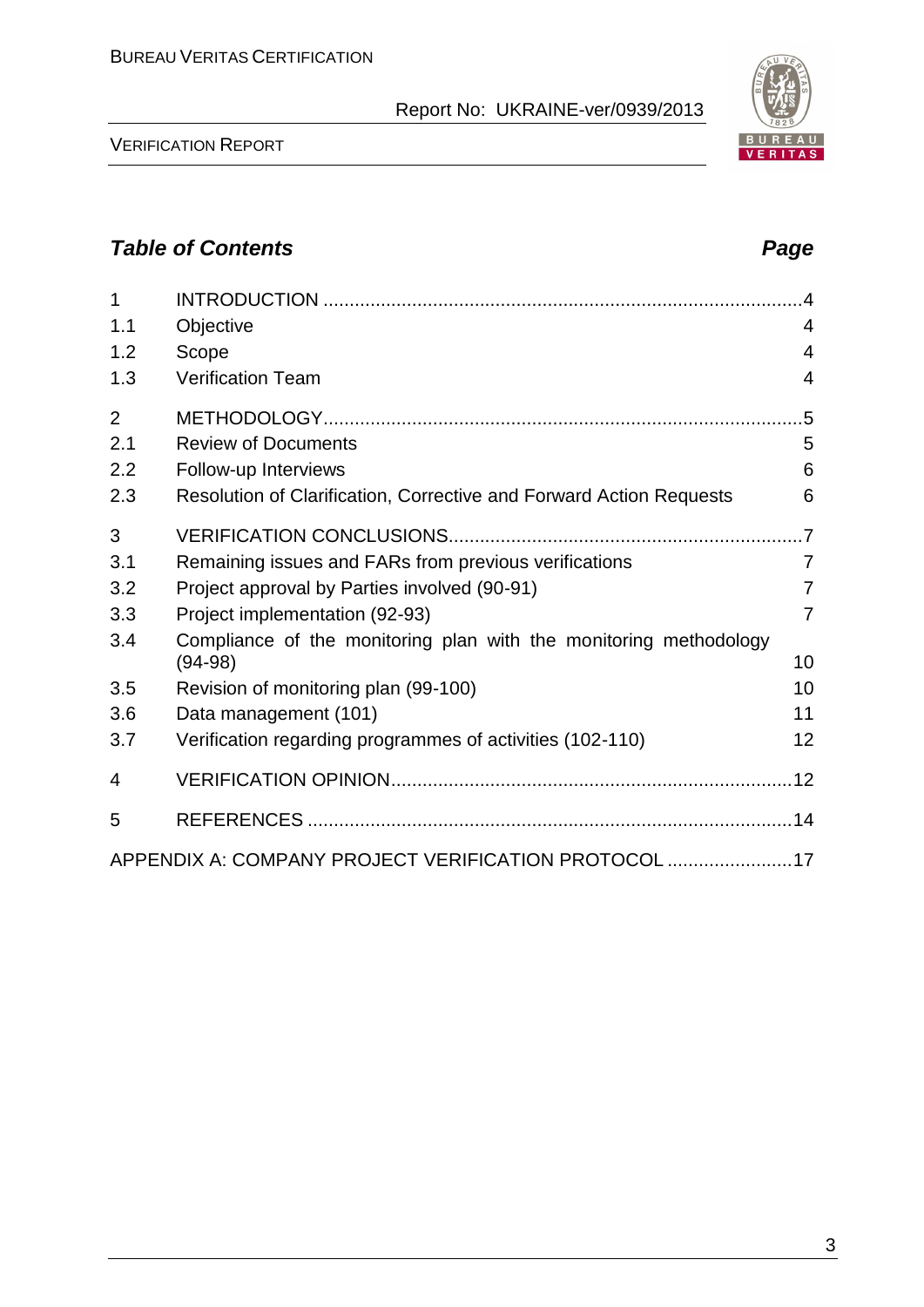

VERIFICATION REPORT

# **1 INTRODUCTION**

CEP Carbon Emissions Partners S.A. has commissioned Bureau Veritas Certification to verify the emissions reductions of its JI project "Reduction of methane leaks on the gas equipment of the gas distribution points and on the gas armature, flanged, threaded joints of the gas distribution pipelines of PJSC "Ivano-Frankivskgas" (hereafter called "the project") located in the territories of cities and villages of Ivano-Frankivsk region, Ukraine.

This report summarizes the findings of the verification of the project, performed on the basis of UNFCCC criteria, as well as criteria given to provide for consistent project operations, monitoring and reporting.

The verification covers the period from October 1, 2012 to December 31, 2012.

# **1.1 Objective**

Verification is the periodic independent review and ex post determination by the Accredited Independent Entity of the monitored reductions in GHG emissions during defined verification period.

The objective of verification can be divided in Initial Verification and Periodic Verification.

UNFCCC criteria refer to Article 6 of the Kyoto Protocol, the JI rules and modalities and the subsequent decisions by the JI Supervisory Committee, as well as the host country criteria.

#### **1.2 Scope**

The verification scope is defined as an independent and objective review of the project design document, the project's baseline study, monitoring plan and monitoring report, and other relevant documents. The information in these documents is reviewed against Kyoto Protocol requirements, UNFCCC rules and associated interpretations.

The verification is not meant to provide any consulting towards the Client. However, stated requests for clarifications, corrective and/or forward actions may provide input for improvement of the project monitoring towards reductions in the GHG emissions.

# **1.3 Verification Team**

The verification team consists of the following personnel:

Viacheslav Yeriomin Bureau Veritas Certification Team Leader, Climate Change Lead Verifier

Oleg Skoblyk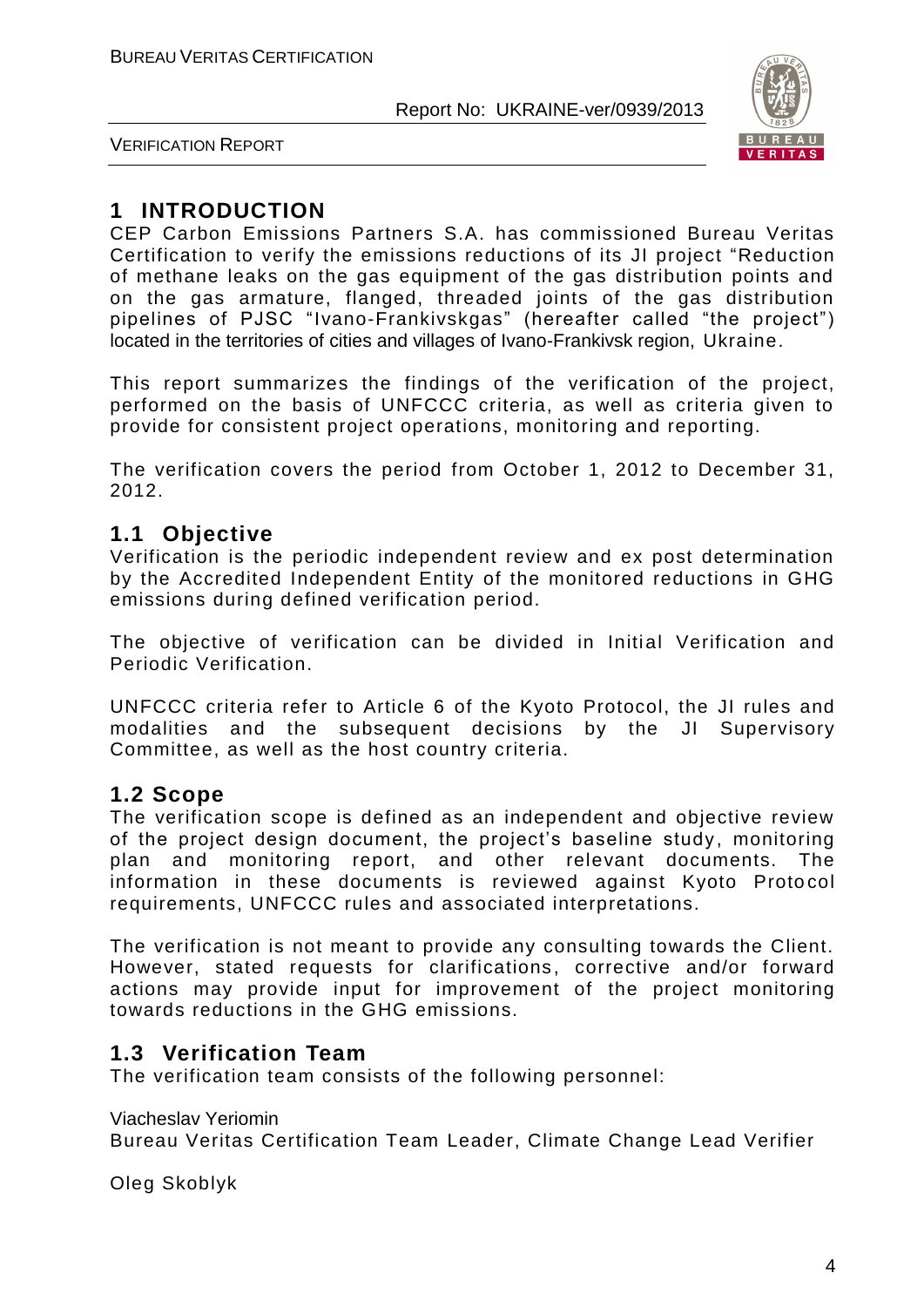VERIFICATION REPORT



Bureau Veritas Certification Team Member, Climate Change Verifier

This verification report was reviewed by: Ivan Sokolov Bureau Veritas Certification Internal Technical Reviewer

Oleksandr Kuzmenko

Bureau Veritas Certification Technical Specialist.

# **2 METHODOLOGY**

The overall verification, from Contract Review to Verification Report & Opinion, was conducted using Bureau Veritas Certification internal procedures.

In order to ensure transparency, a verification protocol was customized for the project, according to the version 01 of the Joint Implementation Determination and Verification Manual, issued by the Joint Implementation Supervisory Committee at its 19 meeting on 04/12/2009. The protocol shows, in a transparent manner, criteria (requirements), means of verification and the results from verifying the identified criteria. The verification protocol serves the following purposes:

- It organizes, details and clarifies the requirements a JI project is expected to meet;
- It ensures a transparent verification process where the verifier will document how a particular requirement has been verified and the result of the verification.

The completed verification protocol is enclosed in Appendix A to this report.

#### **2.1 Review of Documents**

The Monitoring Report (MR) submitted by CEP Carbon Emissions Partners S.A. and additional background documents related to the project design and baseline, i.e. country Law, Project Design Document (PDD), Approved CDM methodology, Determination Report of the project issued by Bureau Veritas Certification Holding SAS, No. UKRAINE-det/0689/2012 dated 19/09/2012, Guidance on criteria for baseline setting and monitoring, Host party criteria, Kyoto Protocol, Clarifications on Verification Requirements to be Checked by an Accredited Independent Entity were reviewed.

The verification findings presented in this report relate to the Monitoring Report for the period of 01/10/2012 – 31/12/2012, version 01 dated 20/03/2013 and version 02 dated 09/09/2013, and project as described in the determined PDD.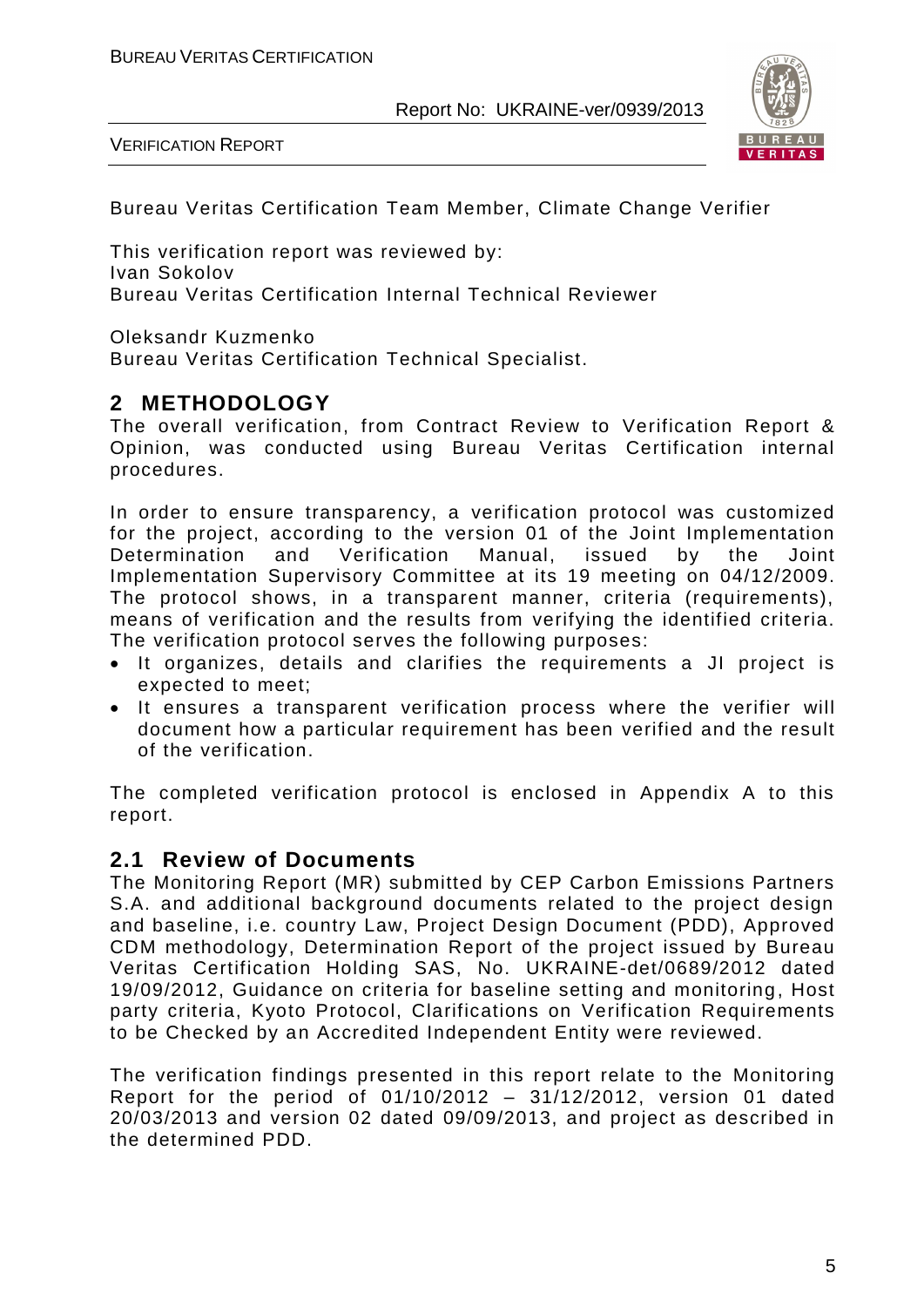

VERIFICATION REPORT

# **2.2 Follow-up Interviews**

On 27/08/2013 Bureau Veritas Certification performed (on-site) interviews with project stakeholders to confirm selected information and to resolve issues identified in the document review. Representatives of PJSC "Ivano-Frankivskgas" and CEP Carbon Emissions Partners S.A. were interviewed (see References). The main topics of the interviews are summarized in Table 1.

#### **Table 1 Interview topics**

| Interviewed<br>organization                                           | <b>Interview topics</b>                                                                                                                                                                                                                                                             |  |  |  |
|-----------------------------------------------------------------------|-------------------------------------------------------------------------------------------------------------------------------------------------------------------------------------------------------------------------------------------------------------------------------------|--|--|--|
| PJSC "Ivano-<br>Frankivskgas"                                         | $\triangleright$ Organizational structure<br>Responsibilities and authorities<br>$\triangleright$ Training of personnel<br>Quality management procedures and technologies<br>Operation of equipment (logging)<br>Metering equipment control<br>Record keeping system, database<br>➤ |  |  |  |
| Consultant:<br><b>CEP Carbon</b><br><b>Emissions Partners</b><br>S.A. | Baseline methodology<br>➤<br>Monitoring plan<br>⋗<br>Monitoring report<br>⋗<br>Deviations from the PDD<br>⋗                                                                                                                                                                         |  |  |  |

# **2.3 Resolution of Clarification, Corrective and Forward Action Requests**

The objective of this phase of the verification is to raise the requests for corrective actions and clarification and any other outstanding issues that needed to be clarified for Bureau Veritas Certification positive conclusion on the GHG emission reduction calculation.

If the Verification Team, in assessing the monitoring report and supporting documents, identifies issues that need to be corrected, clarified or improved with regard to the monitoring requirements, it should raise these issues and inform the project participants of these issues in the form of:

(a) Corrective action request (CAR), requesting the project participants to correct a mistake that is not in accordance with the monitoring plan;

(b) Clarification request (CL), requesting the project participants to provide additional information for the Verification Team to assess compliance with the monitoring plan;

(c) Forward action request (FAR), informing the project participants of an issue, relating to the monitoring that needs to be reviewed during the next verification period.

The Verification Team will make an objective assessment as to whether the actions taken by the project participants, if any, satisfactorily resolve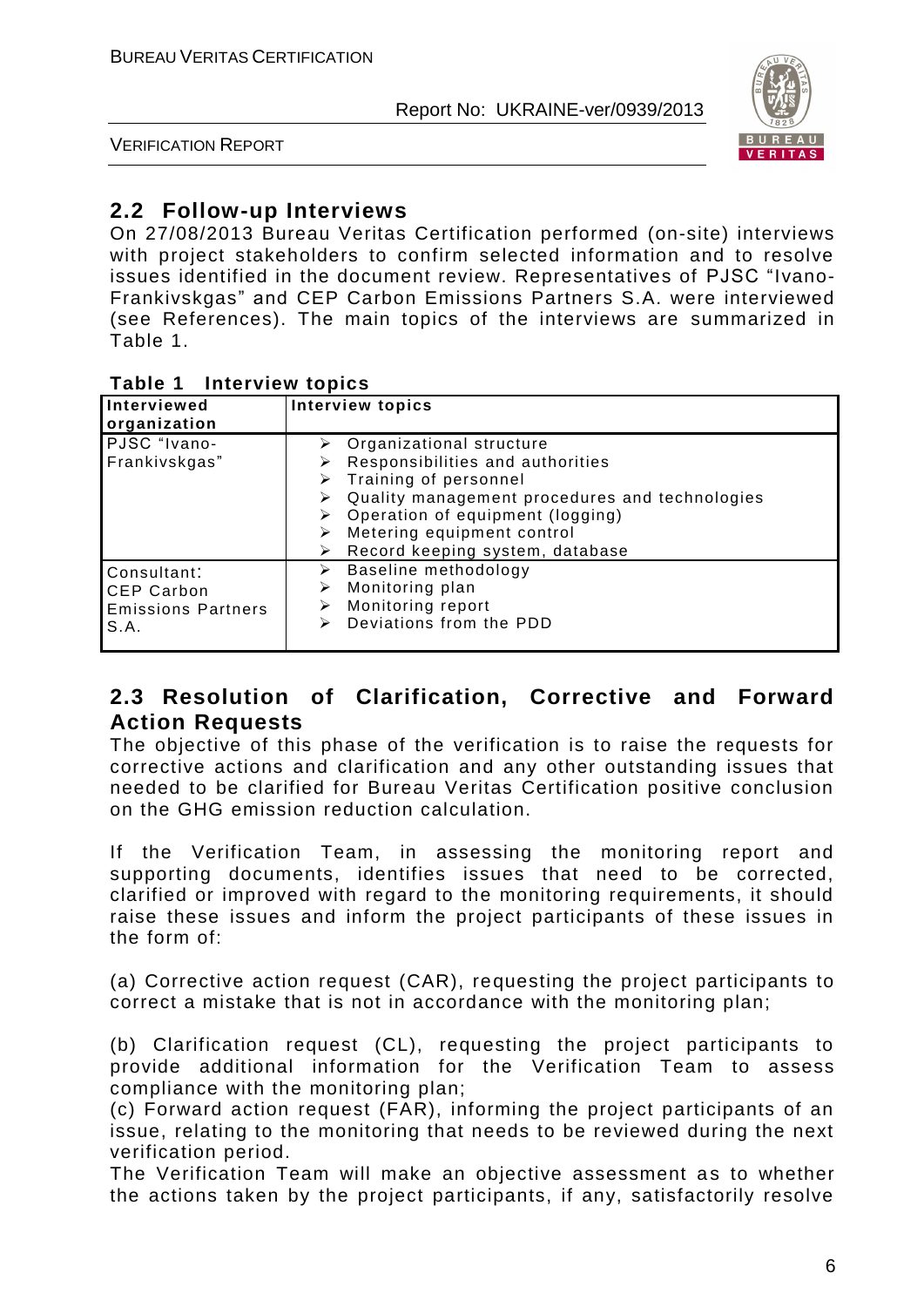

VERIFICATION REPORT

the issues raised, if any, and should conclude its findings of the verification.

To guarantee the transparency of the verification process, the concerns raised are documented in more detail in the verification protocol in Appendix A.

# **3 VERIFICATION CONCLUSIONS**

In the following sections, the conclusions of the verification are stated.

The findings from the desk review of the original monitoring documents and the findings from interviews during the follow up visit are described in the Verification Protocol in Appendix A.

The Clarification, Corrective and Forward Action Requests are stated, where applicable, in the following sections and are further documented in the Verification Protocol in Appendix A. The verification of the Project resulted in 3 Corrective Action Requests and 1 Clarification Request.

The number between brackets at the end of each section corresponds to the DVM paragraph.

#### **3.1 Remaining issues and FARs from previous verifications**

There aren't any remaining CLs, CARs and FARs from previous verifications.

### **3.2 Project approval by Parties involved (90-91)**

The project obtained approval by the Host party (Ukraine) - Letter of Approval No. 3119/23/7 issued by the State Environmental Investment Agency of Ukraine dated 19/10/2012, and written project approval by the party – buyer of the emission reduction units (Switzerland) - Letter of Approval No. J294-0485 issued by the Federal Office for the Environment of Switzerland (FOEN) dated 24/10/2012.

The abovementioned written approvals are unconditional.

#### **3.3 Project implementation (92-93)**

PJSC "Ivano-Frankivskgas" is an enterprise that provides transportation and supply of natural gas to industrial enterprises (466), public -service facilities (10 627), and population (422 457 apartments and individual accomodation units) in Ivano-Frankivsk region, Ukraine.

The structure of existing tariffs for gas transportation regulated by the state does not take into account the amortization and investment needs of gas distribution enterprises. This leads to a lack of financing for repair works and modernization of gas networks, purchase of proper technological equipment and components, and, as a result, contributes to the increase of methane leaks at PJSC "Ivano-Frankivskgas" facilities.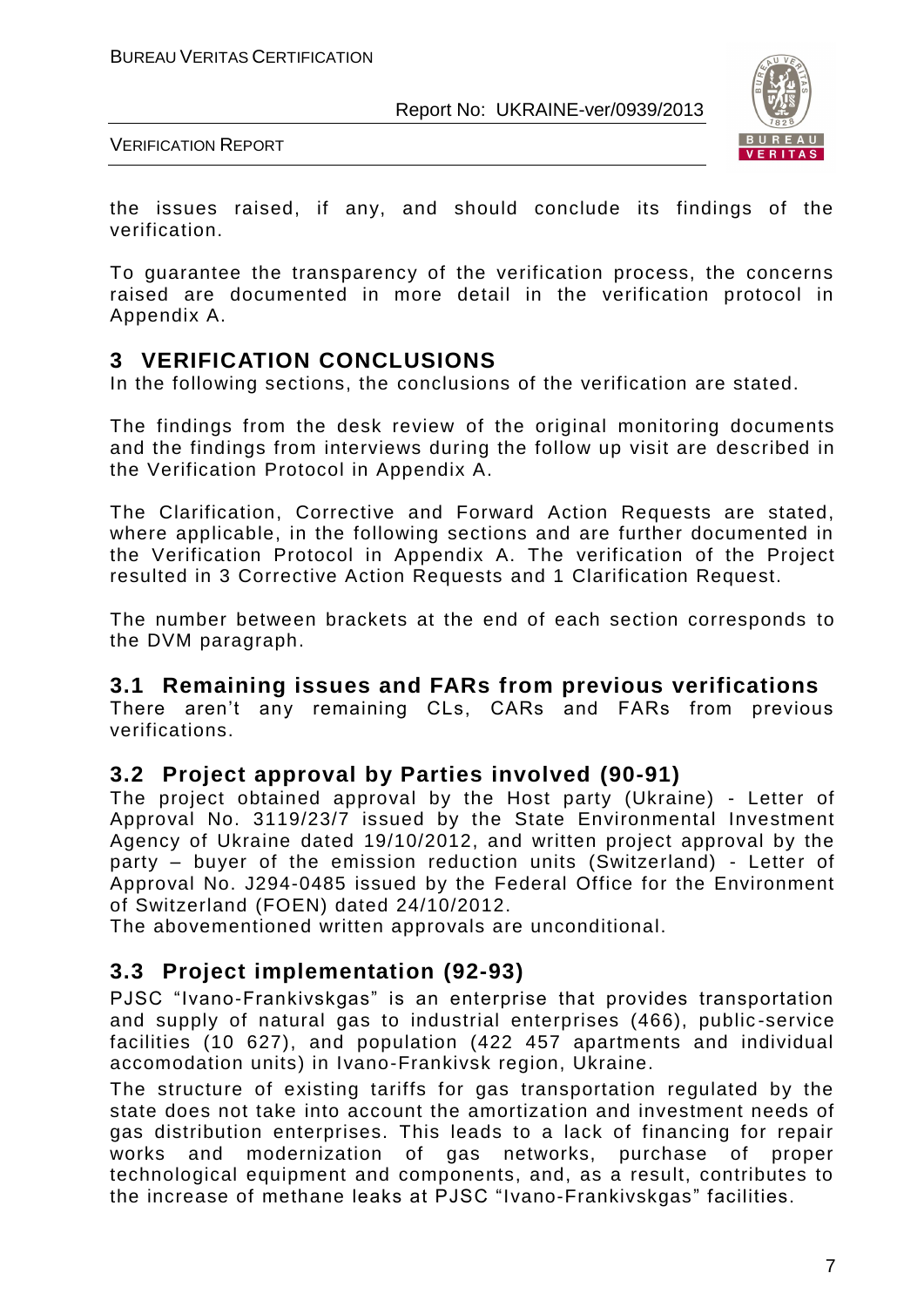

VERIFICATION REPORT

The project activities consist in the reduction of methane leaks that occur as a result of faulty sealing of GDN components of PJSC "Ivano-Frankivskgas" (gas equipment of GDPs (CGDPs) and gas fittings of gas pipelines).

Within the framework of the JI project in order to repair methane leaks at gas equipment and gas fittings two types of repairs are applied:

- 1. Complete replacement of old gas equipment and gas fittings with new units.
- 2. Replacement of sealing elements with the use of modern sealing materials, changing the common practice of maintenance and repair on the basis of paronite packing and gaskets made of cotton fibers with fatty treatment and asbestic and graphite filler.

The existing practice of maintenance and repair on the basis of paronite packing and gaskets made of cotton fibers with fatty treatment and asbestic and graphite filler does not give a long-lasting effect of methane leak reduction.

As a result of JI project activities, in addition to methane leak reductions, technical losses of natural gas decreased, a contribution was made to the improvement of environmental situation, and the risk of accidents and explosions was reduced.

According to the PDD version 02 the project boundary includes methane leak spots at gas distribution point (cabinet-type gas distribution point) gas equipment (pressure regulators, sleeves, filters etc.) and gas fittings (cranes, gate valves etc.) located at PJSC "Ivano-Frankivskgas" gas distribution networks. The project boundary includes gas equipment of GDPs (CGDPs) (2436 units) and gas fittings (2631units). Over the previous monitoring period, PJSC "Ivano-Frankivskgas" completed repairs of all GDP (CGDP) equipment and gas fittings included into the project boundary. The number of repaired (replaced) GDP (CGDP) gas equipment units and repaired (replaced) gas fittings of PJSC "Ivano-Frankivskgas" gas distribution pipelines under the project is provided in Table 2 of this report:

| <b>Period</b> | <b>Number of GDPs</b><br>(CGDPs) with<br>repaired (replaced)<br>gas equipment | <b>Number of GDN gas</b><br>fitting units repaired<br>(replaced) |  |  |
|---------------|-------------------------------------------------------------------------------|------------------------------------------------------------------|--|--|
| 2005          | 386                                                                           | 526                                                              |  |  |
| 2006          | 487                                                                           | 526                                                              |  |  |
| 2007          | 488                                                                           | 527                                                              |  |  |
| 2008          | 487                                                                           | 526                                                              |  |  |
| 2009          | 487                                                                           | 395                                                              |  |  |

#### **Table 2 Status of the project implementation**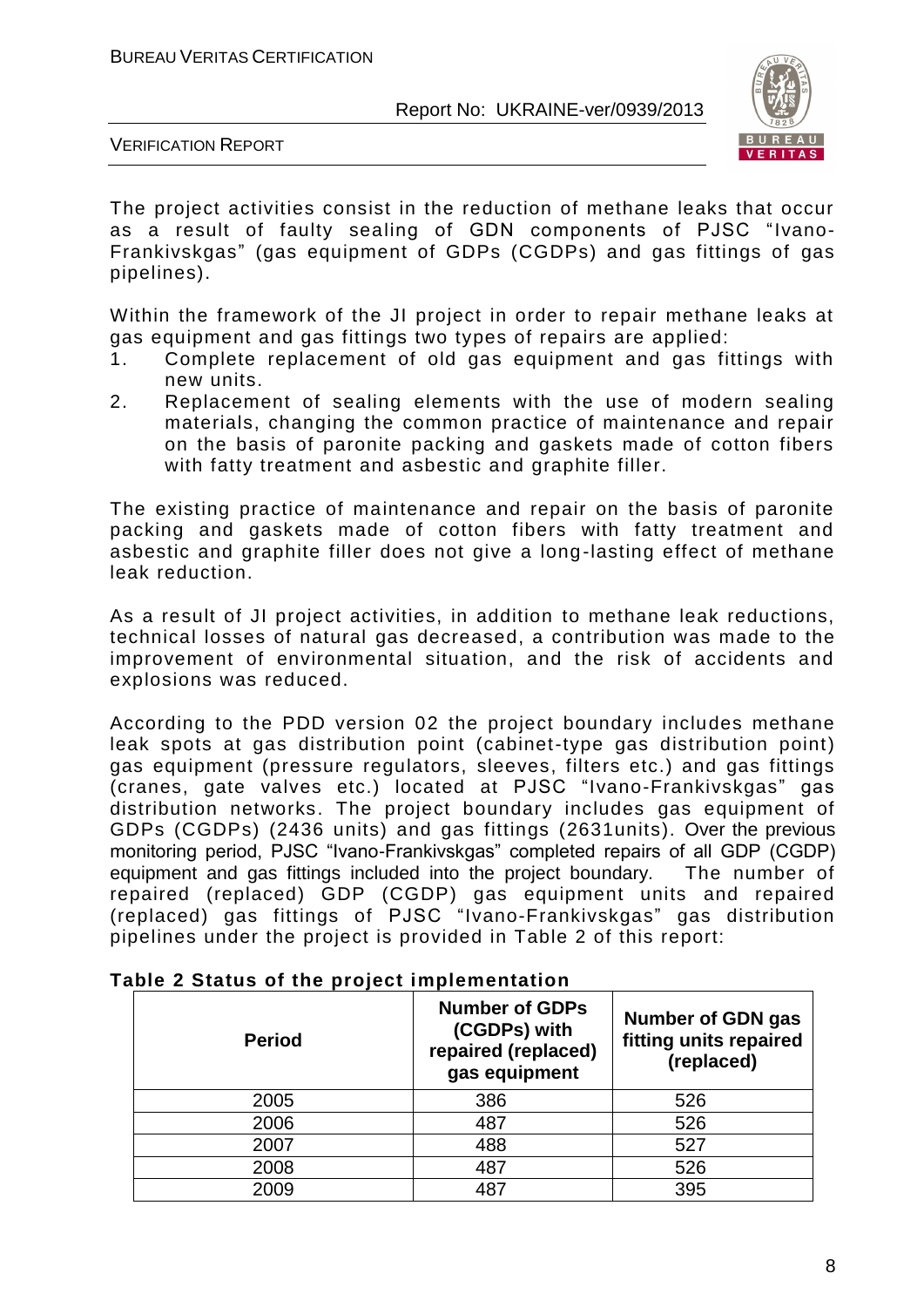

VERIFICATION REPORT

| 2010                             | 39   | 35   |
|----------------------------------|------|------|
| 2011                             | 26   | 36   |
| January 2012 - September<br>2012 | 36   | 60   |
| October 2012 - December<br>2012  |      |      |
| TOTAL                            | 2436 | 2631 |

The number of repaired/replaced equipment slightly differs from the figure set in the determined PDD version 02, which is attributable to the short financing of the project. The lack of funding lead to the fact that some repairs planned for 2011 were performed in the 1st half of 2012. The list of GDPs (CGDPs) and gas fittings, which were repaired (replaced) over the repaired (replaced) over the reporting monitoring period is provided in Annex A of MR

Project activities include:

- Implementation of Purposeful Examination and Technical Maintenance (PETM) of GDN components (gas equipment of GDPs (CGDPs) and gas fittings);
- Detection of methane leaks: leak monitoring system at all GDN components (gas equipment of GDPs (CGDPs), gas fittings) that are included in the project boundary including repaired methane leaks (elements of GDN repaired as part of the project activity);
- Repair of all leaks detected: repair of leaking GDN components within the project boundary varied from replacement of sealing elements by using new and modern materials to replacement of gas equipment units and gas fittings with new and modern ones .

Project activities of the current monitoring period (October1, 2012 – December 31, 2012) involve Purposeful Examination and Technical Maintenance (PETM) of all GDP (CGDP) gas equipment and gas fittings that were repaired (replaced) in addition to scheduled repairs in the whole JI project life.

According to the Monitoring Plan provided in the PDD Version 02, current repairs of gas equipment are carried out once a year, and maintenance is performed once per half-year.

Results of measurements of methane leaks at repaired (replaced) GDP (CGDP) equipment and gas fittings of PJSC "Ivano-Frankivskgas" gas pipelines do not exceed the leaks that would have occurred in the absence of the project.

The project was in operation for the entire monitoring period – from 01/10/2012 to 31/12/2012.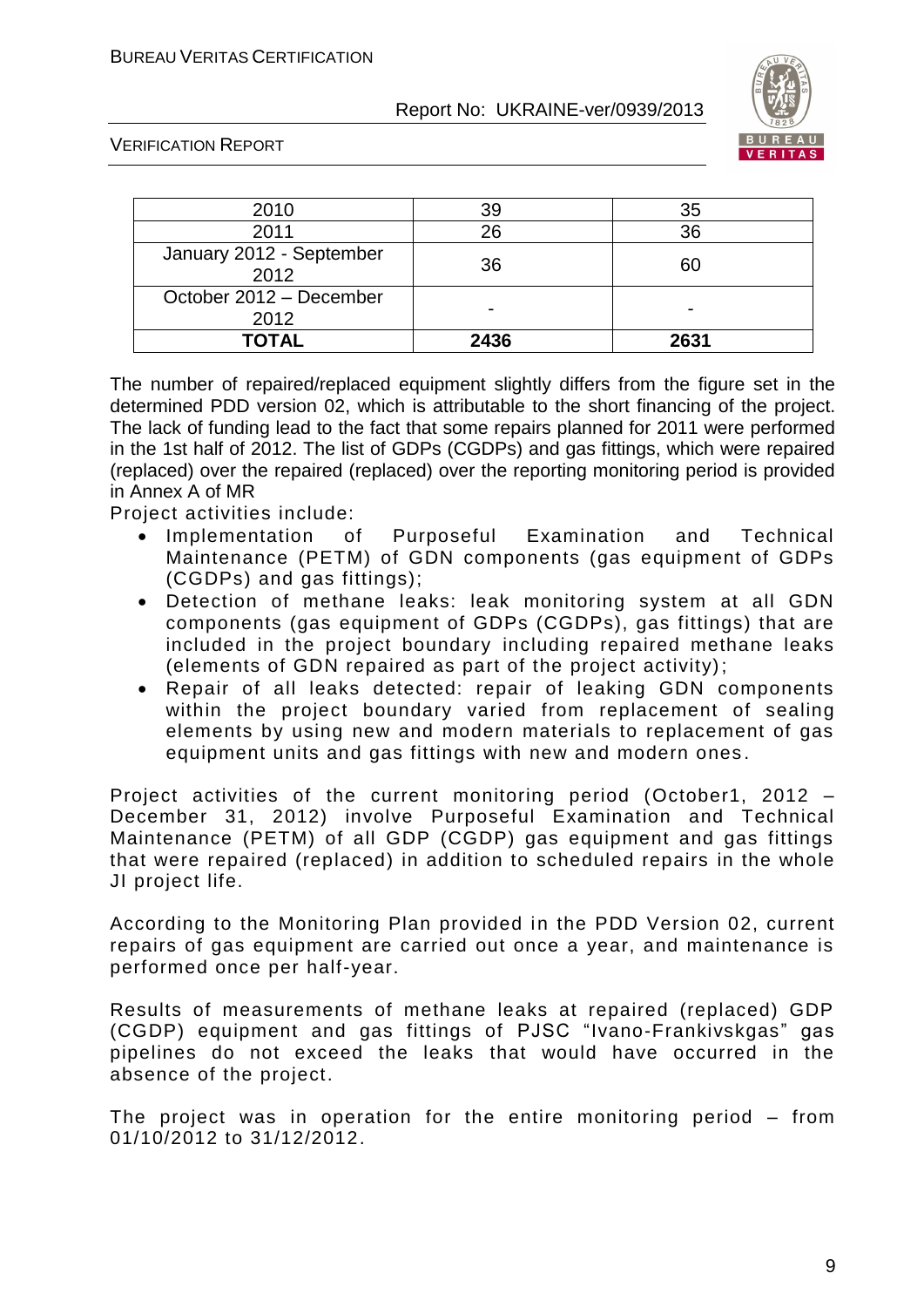

VERIFICATION REPORT

The identified areas of concern as to the project implementation, project participants' responses and BVC's conclusions are described in Appendix A to this report (refer to CAR 01, CAR 02, CL 01).

### **3.4 Compliance of the monitoring plan with the monitoring methodology (94-98)**

The monitoring occurred in accordance with the monitoring plan included in the PDD regarding which the determination has been deemed final and is so listed on the UNFCCC JI website.

For calculating the emission reductions key factors, such as sequence number of GDN component, Global Warming Potential of methane, number of activity (replacement/repair) at GDN component after the presence of APLNG was determined at such component, average mass fraction of methane in the natural gas, natural gas leak factor from GDN component in CLS, natural gas leak factor that corresponds to APLNG for GDN component, time of operation of GDN component under pressure from the beginning of monitoring period "y" to implementation of project activities (repair / replacement) that resulted in the repair of APLNG at such component, time of operation of GDN component under pressure from the moment of implementation of project activities (repair / replacement) that resulted in the repair of APLNG at such component to the end of the monitoring period "y", experience in implementing activities provided by the project, current practice that exists in this field in Ukraine, financial costs and background, legislation, influencing the baseline emissions and the activity level of the project and the emissions as well as risks associated with the project were taken into account, as appropriate.

Data sources used for calculating emission reductions, such as metering equipment – Mine interferometer MI-10 (MI-11) gas leak indicators, information provided by equipment producers, data of the enterprise, "Methodology for calculation of greenhouse gas emission reductions achieved by above-standard natural gas leak repair at the gas distribution networks" (registration number UkrNTI 0112U00A816 dated 2012) and IPCC are clearly identified, reliable and transparent.

Emission factors, including default emission factors, are selected by carefully balancing accuracy and reasonableness, and appropriately justified of the choice.

The calculation of emission reductions is based on conservative assumptions and the most plausible scenarios in a transparent manner.

The monitoring periods per component of the project are clearly specified in the monitoring report and do not overlap with those for which verifications were already deemed final in the past.

# **3.5 Revision of monitoring plan (99-100)**

Not applicable.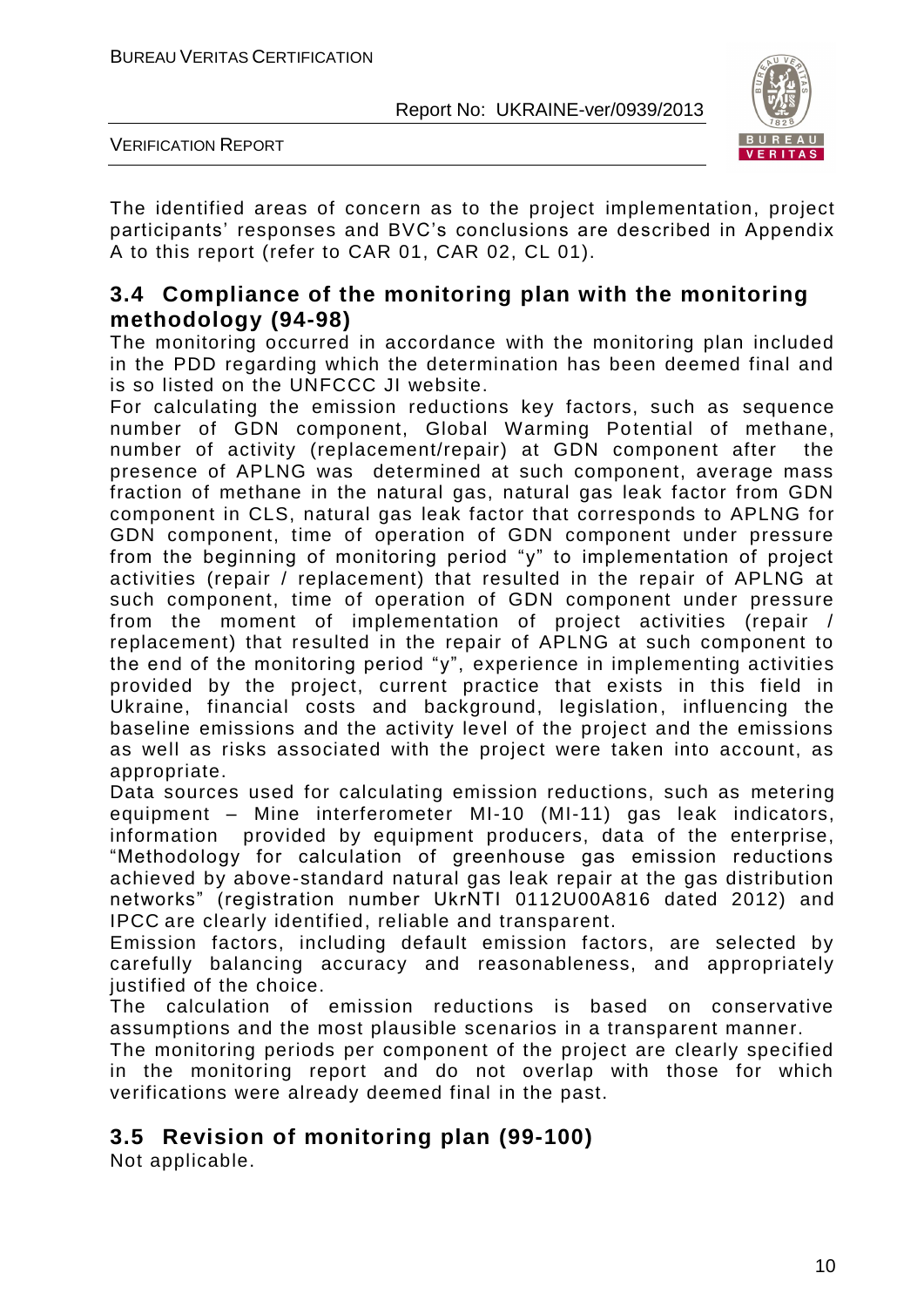

VERIFICATION REPORT

# **3.6 Data management (101)**

The data and their sources, provided in the monitoring report, are clearly identified, reliable and transparent.

The implementation of data collection procedures is in accordance with the monitoring plan provided in the PDD, including the quality control and quality assurance procedures.

The function of the monitoring equipment, including its calibration status, is in order.

According to the current Law "On metrology and metrological activity", all metering equipment in Ukraine shall meet the specified requirements of relevant standards and is subject to periodic verification. Calibration of metering equipment is carried out in accordance with the national standards.

Equipment that requires calibration and is used in the monitoring of methane leaks:

• Mine interferometer MI-10 (MI-11). Intercalibration period is 1 year.

As a result of verification (calibration) a certificate confirming the technical serviceability of an equipment unit is issued.

The evidence and records used for the monitoring are maintained in a traceable manner.

Coordination of activities of all departments and services of PJSC "Ivano-Frankivskgas" relating to the JI project implementation is done by the Working Team created pursuant to Decree No.297 dated 23/08/2012. The structure of the Working Team is shown in in Figure 1.



#### **Figure 1 Structure of the Working Team**

Koshuba O.B. - Working Team Leader draws up the plan of JI project activities and the amount of resources required based on the obtained information;

Hirnyk S.Ya. - Working Team Engineer is responsible for organization of monitoring measurements and repair of leaks;

Keduk V.T. - Working Team Technical Engineer is responsible for collection of all information and conduction of all necessary calculations under the monitoring plan;

Kelyman O.R. - Working Team Coordinator is responsible for storage, archiving and making a back-up copy of project information.

Koliadzhyn I.M. - Working Team Metrologist shall ensure the availability of calibrated metering devices and their maintenance.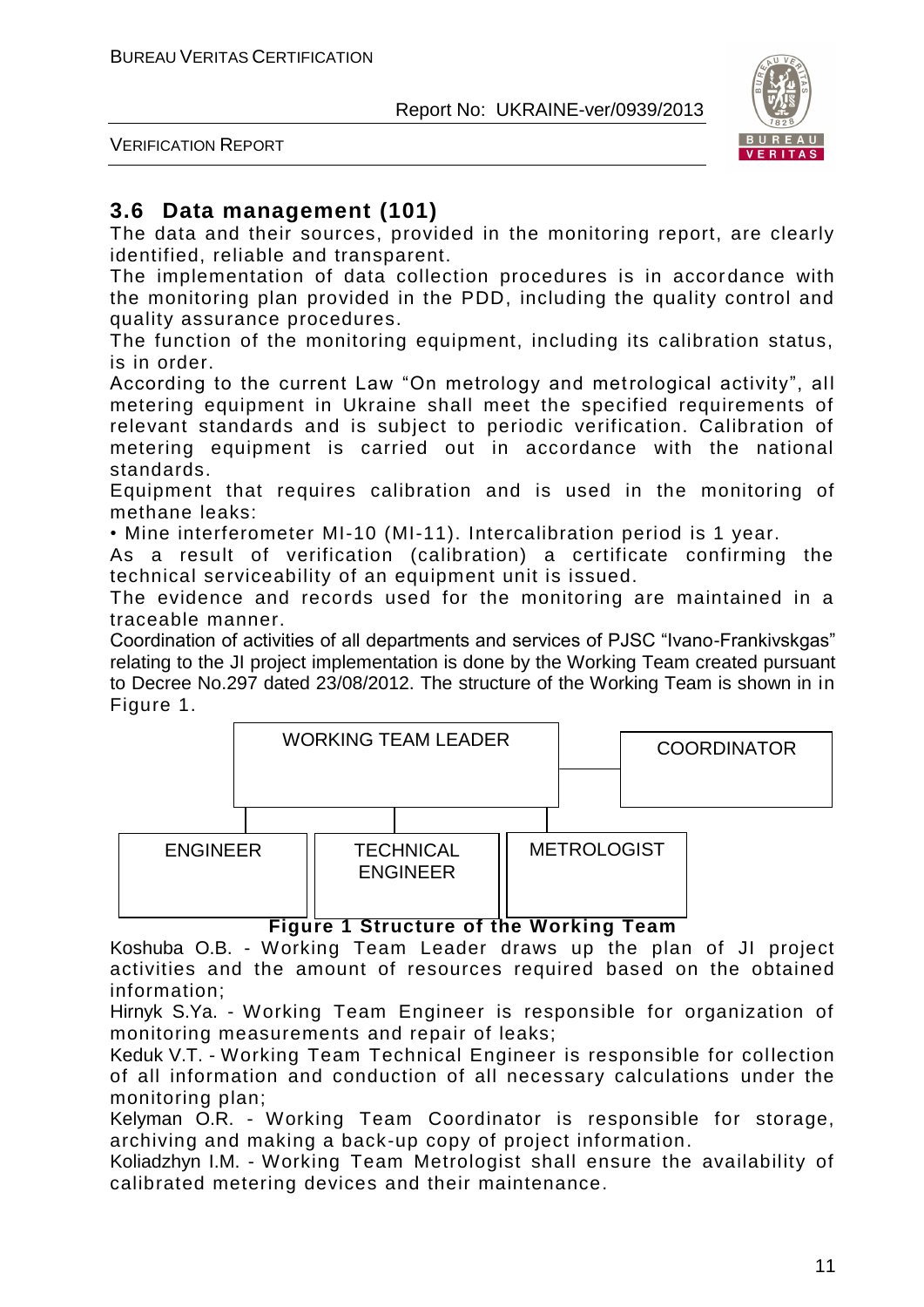

VERIFICATION REPORT

All necessary data concerning GHG emission reduction monitoring is archived in paper and/or electronic form and kept till the end of the crediting period and for two years after the latest transaction with emission reduction units.

The Monitoring Report version 02 provides sufficient information on duties assigned, responsibility and authorities concerning implementation and undertaking of monitoring procedures, including data management. The verification team confirms the efficiency of the existing management and operational systems and considers them appropriate for reliable project monitoring.

The identified areas of concern as to data management, project participants' responses and BVC's conclusions are described in Appendix A to this report (refer to CAR 03).

# **3.7 Verification regarding programmes of activities (102- 110)**

Not applicable.

# **4 VERIFICATION OPINION**

Bureau Veritas Certification has performed the 2nd periodic verification of the "Reduction of methane leaks on the gas equipment of the gas distribution points and on the gas armature, flanged, threaded joints of the gas distribution pipelines of PJSC "Ivano-Frankivskgas" Project for the period from October 1, 2012 to December 31, 2012, which applies JI specific approach. The verification was performed on the basis of UNFCCC criteria and host country criteria and also on the criteria given to provide for consistent project operations, monitoring and reporting.

The verification consisted of the following three phases: i) desk review of the monitoring report against the project design and the baseline and monitoring plan; ii) follow-up interviews with project stakeholders; iii) resolution of outstanding issues and the issuance of the final verification report and opinion.

PJSC "Ivano-Frankivskgas" management is responsible for the preparation of data which serve as the basis for estimation of GHG emission reductions. CEP CARBON EMISSIONS PARTNERS S.A. provides PJSC "Ivano-Frankivskgas" with consultative support in the issues relating to organization of data collection and is responsible for developing the monitoring report based on the Project Monitoring Plan included in the final PDD version 02.

Bureau Veritas Certification verified the Project Monitoring Report version 02 for the reporting period of 01/10/2012 - 31/12/2012 as indicated below.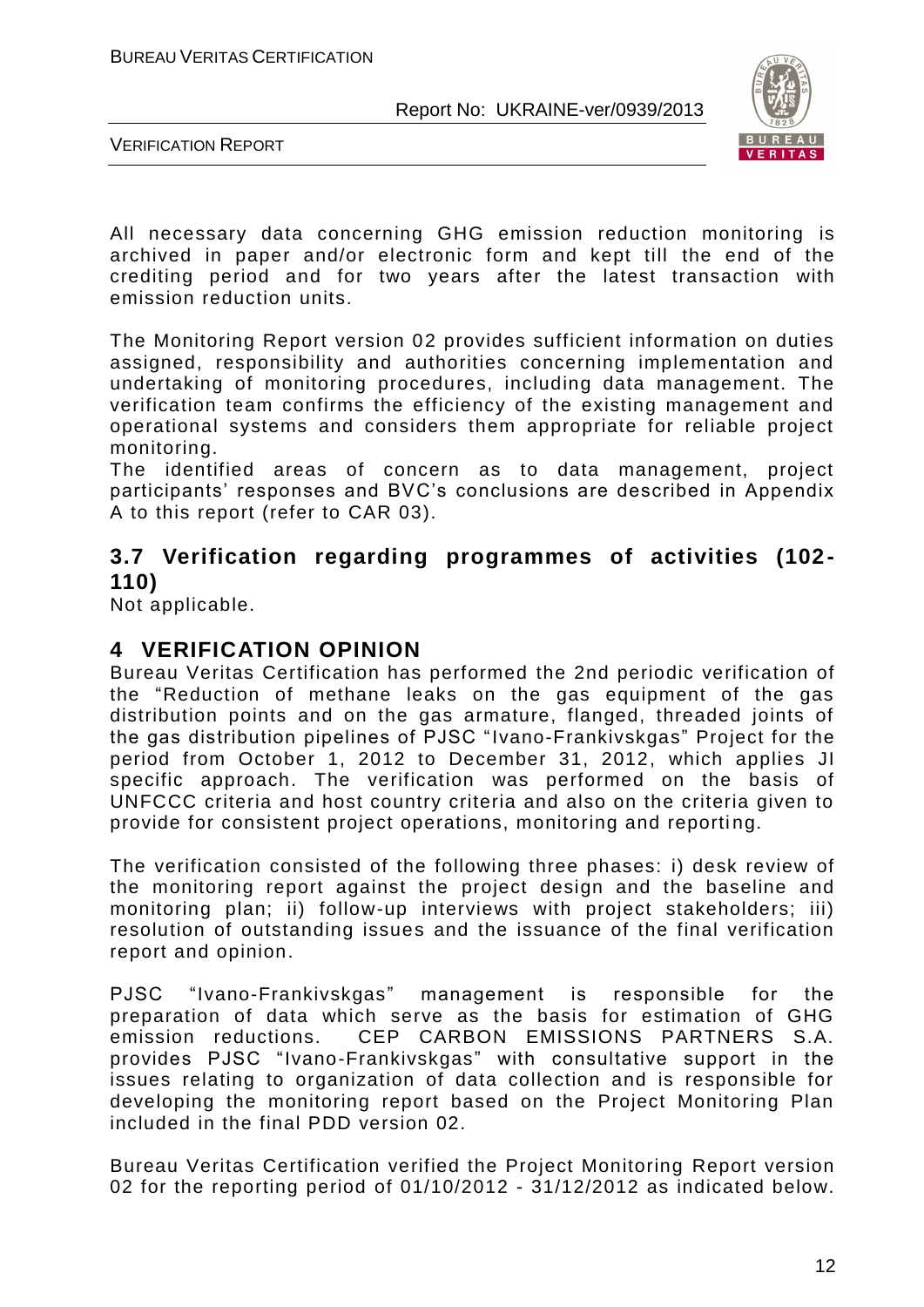

VERIFICATION REPORT

Bureau Veritas Certification confirms that the project is implemented as planned and described in approved project design documents. Installed equipment being essential for generating emission reduction runs reliably and is calibrated appropriately. The monitoring system is in place and the project is generating GHG emission reductions.

Emission reductions achieved by the project for the period from 01/10/2012 to 31/12/2012 do not differ significantly from the amount predicted for the same period in the determined PDD. Emission reductions predicted in the determined PDD version 02 and actual emission reductions stated in the MR version 02 are provided in Table 3 of this report.

**Table 3 Emission reductions predicted in the determined PDD version 02 and actual emission reductions stated in the MR version 02**

| <b>Period</b>             | <b>Estimated</b><br><b>reductions</b> | <b>GHG</b><br>stated |         |  | emission   Actual<br>the $ $ reductions | <b>GHG</b><br>stated |    | emission<br>the |
|---------------------------|---------------------------------------|----------------------|---------|--|-----------------------------------------|----------------------|----|-----------------|
|                           | determined PDD, t CO <sub>2e</sub>    |                      | in      |  | Monitoring report, t $CO2e$             |                      | ın |                 |
| 01/10/2012-<br>31/12/2012 | 268 468                               |                      | 279 748 |  |                                         |                      |    |                 |

The difference is explained by the fact that at the time of PDD writing it was impossible to obtain accurate data necessary for calculation of GHG emission reductions for the current monitoring period. To calculate the GHG emission reductions for the current monitoring period all the necessary information was given and this provided an opportunity to accurately determine the amount of emissions in the baseline and project scenarios. Amount of emission reductions for the period 01/10/2012 - 31/12/2012 provided in the determined PDD was calculated by dividing the total annual amount of emission reductions stated in the PDD by 12 (12 months) and multiplying by 3 (3 months).

Bureau Veritas Certification can confirm that the GHG emission reduction is accurately calculated and is free of material errors, omissions, or misstatements. Our opinion relates to the project's GHG emissions and resulting GHG emissions reductions reported and related to the approved project baseline and monitoring, and its associated documents. Based on the information we have seen and evaluated, we confirm, with a reasonable level of assurance, the following statement:

Reporting period: From 01/10/2012 to 31/12/2012

| Baseline emissions         |  | $\therefore$ 344 301 tonnes of CO <sub>2</sub> equivalent. |
|----------------------------|--|------------------------------------------------------------|
| Project emissions          |  | $64553$ tonnes of $CO2$ equivalent.                        |
| <b>Emission Reductions</b> |  | $\therefore$ 279 748 tonnes of $CO2$ equivalent.           |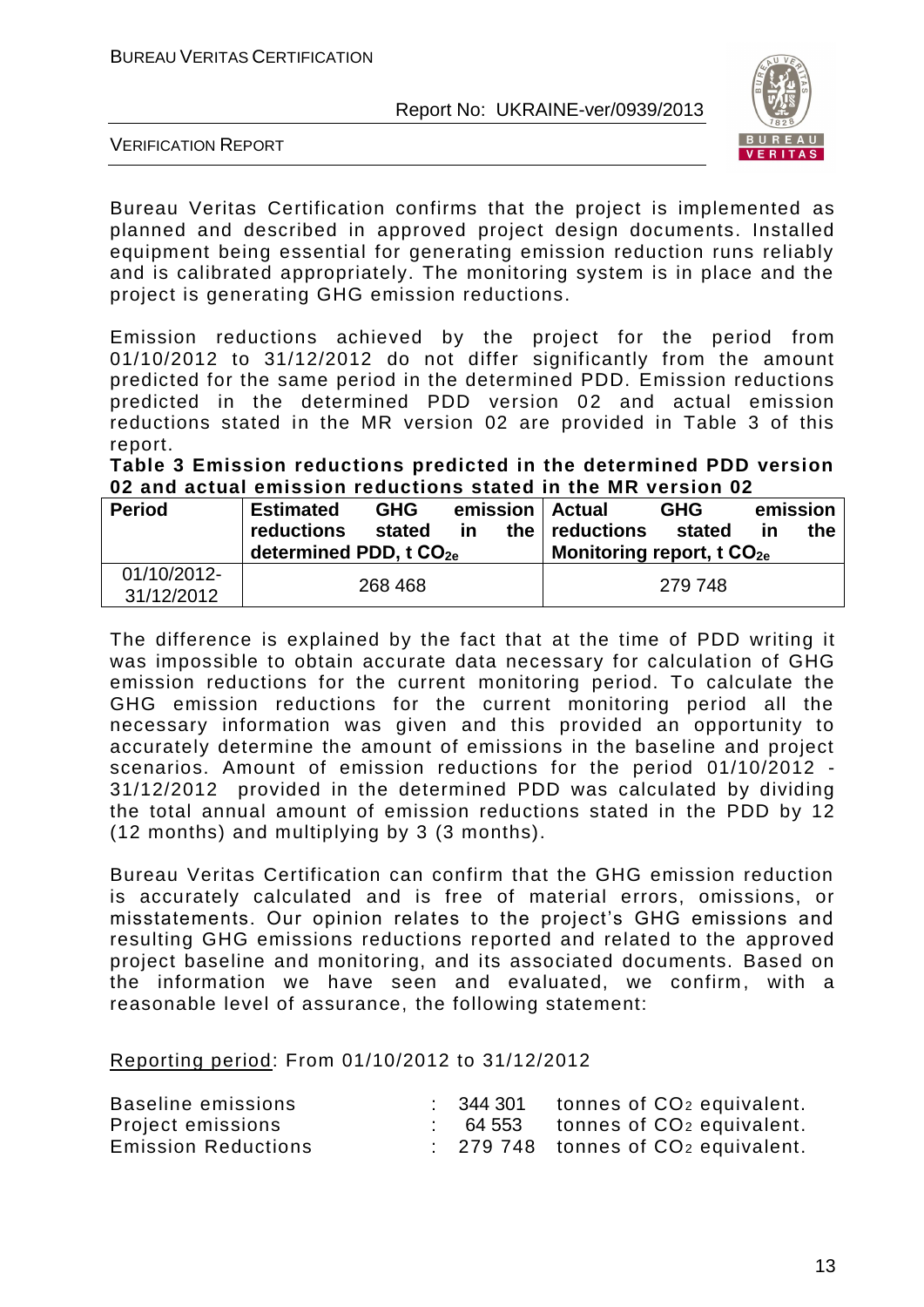

VERIFICATION REPORT

### **5 REFERENCES**

#### **Category 1 Documents:**

Documents provided by the project participants that relate directly to the GHG components of the project.

|     | The PDD of the JI project "Reduction of methane leaks on the gas equipment                                                                                      |
|-----|-----------------------------------------------------------------------------------------------------------------------------------------------------------------|
| /1/ | of the gas distribution points and on the gas armature, flanged, threaded joints                                                                                |
|     | of the gas distribution pipelines of PJSC "Ivano-Frankivskgas", version 02, as                                                                                  |
|     | of 13/09/2012                                                                                                                                                   |
|     | Monitoring Report of the JI project "Reduction of methane leaks on the gas                                                                                      |
| /2/ | equipment of the gas distribution points and on the gas armature, flanged,                                                                                      |
|     | threaded joints of the gas distribution pipelines of PJSC "Ivano-Frankivskgas"                                                                                  |
|     | for the period of 01/10/2012 - 31/12/2012, version 01, as of 20/03/2013                                                                                         |
|     | Monitoring Report of the JI project "Reduction of methane leaks on the gas                                                                                      |
| /3/ | equipment of the gas distribution points and on the gas armature, flanged,                                                                                      |
|     | threaded joints of the gas distribution pipelines of PJSC "Ivano-Frankivskgas"                                                                                  |
|     | for the period of 01/10/2012 - 31/12/2012, version 02, as of 09/09/2013                                                                                         |
|     | Annex A. Supporting Document 1 Calculation of GHG emission reductions                                                                                           |
| /4/ | under the JI project "Reduction of methane leaks on the gas equipment of the                                                                                    |
|     | gas distribution points and on the gas armature, flanged, threaded joints of the<br>gas distribution pipelines of PJSC "Ivano-Frankivskgas" for the period from |
|     | 01/10/2012 to 31/12/2012                                                                                                                                        |
|     | Determination Report of the JI project "Reduction of methane leaks on the gas                                                                                   |
|     | equipment of the gas distribution points and on the gas armature, flanged,                                                                                      |
| /5/ | threaded joints of the gas distribution pipelines of PJSC "Ivano-Frankivskgas",                                                                                 |
|     | by Bureau Veritas Certification Holding SAS, No. UKRAINE-<br>issued                                                                                             |
|     | det/0689/2012 dated 19/09/2012                                                                                                                                  |
| /6/ | Letter of Approval No. 3119/23/7 issued by the State Environmental Investment                                                                                   |
|     | Agency of Ukraine as of 19/10/2012                                                                                                                              |
| 7   | Letter of Approval No. J294-0485 issued by the Federal Office for the                                                                                           |
|     | Environment (FOEN) of Switzerland dated 24/10/2012                                                                                                              |
|     | "Methodology for calculation of greenhouse gas emission reductions achieved                                                                                     |
| /8/ | by above-standard natural gas leak repair at gas distribution networks" that was                                                                                |
|     | developed by the Institute of Gas of the National Academy of Sciences of                                                                                        |
|     | Ukraine (registration number UkrNTI 0112U00A816 dated 2012)                                                                                                     |

#### **Category 2 Documents:**

Background documents related to the design and/or methodologies employed in the design or other reference documents.

| /1/ | Letter of confirmation of calibration equipment of measuring                   |
|-----|--------------------------------------------------------------------------------|
|     | instruments for the period 01/10/2012 - 31/12/2012 (MI-11 number               |
|     | 2273312, MI-10 number 8212780)                                                 |
| /2/ | Calibration certificate No. 2521/T dated 02/10/2012 valid to 02/10/2013(MI-11) |
| /3/ | Calibration certificate No. 2522/T dated 02/10/2012 valid to 02/10/2013(MI-10) |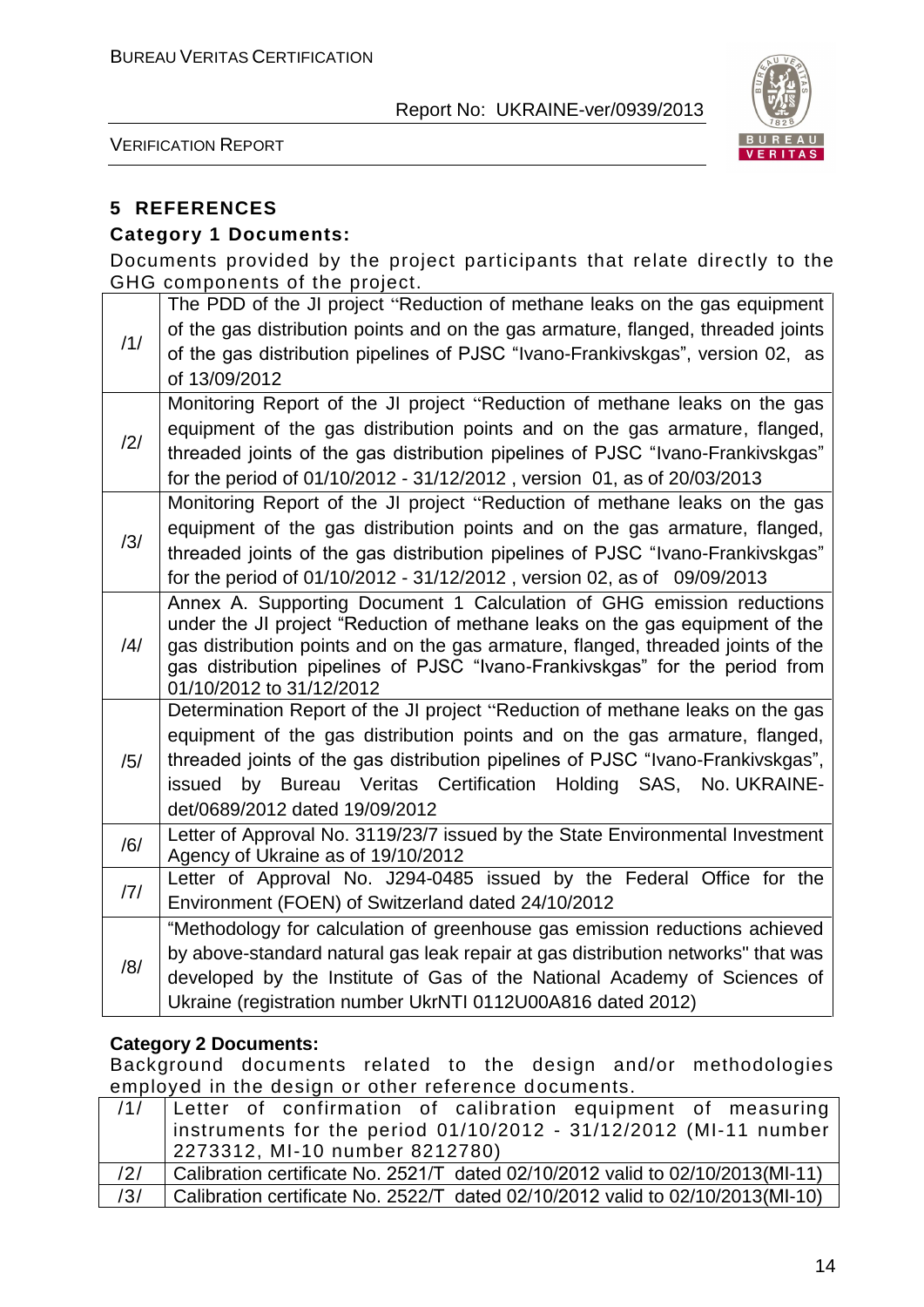

| /4/               | Order of the Ministry of Fuel and Energy on approval of the results                                                     |
|-------------------|-------------------------------------------------------------------------------------------------------------------------|
|                   | of the inventory of state property, that is used by the National Joint                                                  |
|                   | Stock Company "Naftogaz of Ukraine" No. 229 dated 15/06/2010                                                            |
| /5/               | Statement of compatibility for 03-Form-3. Report on repairs                                                             |
|                   | (version 3).xls                                                                                                         |
| /6/               | Registry of gas distribution points and gas fittings of the JI Project                                                  |
|                   | "Reduction of methane leaks on the gas equipment of the gas                                                             |
|                   | distribution points and on the gas armature, flanged, threaded                                                          |
|                   | of the<br>gas distribution pipelines of PJSC "Ivano-<br>joints                                                          |
|                   | Frankivskgas"                                                                                                           |
| /7/               | Order "On creation of a working team on methane leak reduction at                                                       |
|                   | gas equipment of gas distribution points and gas fittings, flanged,                                                     |
|                   | threaded joints of the gas distribution pipelines in the framework of<br>Joint Implementation project" dated 23/08/2012 |
| /8/               | Passport of CGDP No. 12                                                                                                 |
| /9/               | Passport of CGDP No. 13                                                                                                 |
| /10/              | Passport of CGDP No. 16                                                                                                 |
| /11/              | Passport of CGDP No. 75                                                                                                 |
| /12/              | Passport No. 27 of gas control poin of station (GCP, GCS) in Pniv                                                       |
|                   | village                                                                                                                 |
| /13/              | Passpor No. 26 of gas control poin of station (GCP, GCS) in                                                             |
|                   | Dolishnianka village                                                                                                    |
| /14/              | Report on repair work dated 19/09/2008                                                                                  |
| /15/              | Report on repair work dated 10/09/2008                                                                                  |
| /16/              | Report on repair work dated 30/04/2010                                                                                  |
| $\overline{1171}$ | Report on repair work dated 15/09/2008                                                                                  |
| /18/              | Photos of installed equipment                                                                                           |
| /19/              | Photos of repaired equipment                                                                                            |
| /20/              | Photos of measurement works                                                                                             |
| /21/              | Passport of GDP, CGDP № 16 dated 24/11/2010                                                                             |
| /22/              | Passport of GDP, CGDP Nº 112 dated 26/02/2009                                                                           |
| /23/              | Passport of GDP, CGDP Nº 99 dated April, 2008                                                                           |
| /24/              | Passport of GDP, CGDP Nº 109 dated January, 2009                                                                        |
| /25/<br>/26/      | Passport of GDP, CGDP Nº 111 dated December, 2008                                                                       |
|                   | Passport of GDP, CGDP Nº 112 dated November, 2008<br>Passport of GDP, CGDP Nº 113 dated November, 2009                  |
| /27/              |                                                                                                                         |
| /28/              | Passport of GDP, CGDP № 114                                                                                             |
| /29/              | Passport of GDP, CGDP Nº 116 dated January, 2011                                                                        |
| /30/              | Passport of GDP, CGDP Nº 119 dated October, 2011                                                                        |
| /31/              | Passport of GDP, CGDP Nº 120 dated January, 2011                                                                        |
| /32/              | Passport of GDP, CGDP № 122 dated 06/04/2012                                                                            |
| /33/              | Passport of GDP, CGDP Nº 127 dated October, 2012                                                                        |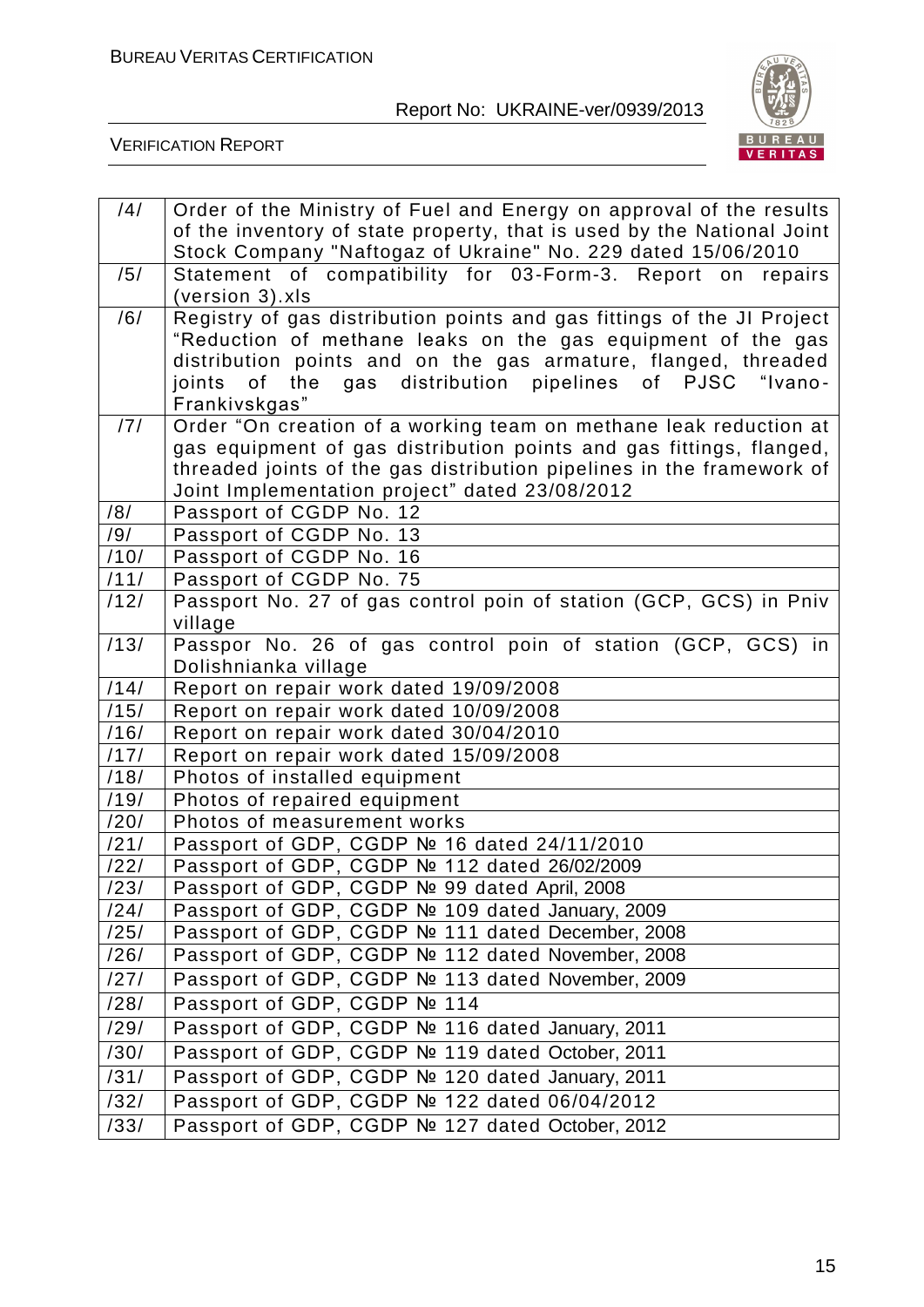

VERIFICATION REPORT

#### **Persons interviewed:**

List persons interviewed during the verification or persons that contributed with other information that are not included in the documents listed above.

|     | <b>Name</b>     | Organization  | <b>Position</b>                                        |
|-----|-----------------|---------------|--------------------------------------------------------|
| /1/ | Koshuba O.B.    | PJSC «Ivano-  | <b>Deputy Chief Engineer</b>                           |
|     |                 | Frankivskgas» |                                                        |
| 2   | Kelyman O.R.    | PJSC «Ivano-  | Acting Head of production and                          |
|     |                 | Frankivskgas» | technical department                                   |
| /3/ | Keduk V.T.      | PJSC «Ivano-  | Head of natural gas accounting                         |
|     |                 | Frankivskgas» | and loss department                                    |
| 4   | Hirnyk S.Ya.    | PJSC «Ivano-  | Head of production and operation                       |
|     |                 | Frankivskgas» | department                                             |
|     | Koliadzhyn I.M. | PJSC «Ivano-  | Head<br>0f<br>metrology<br>Deputy                      |
| /5/ |                 | Frankivskgas» | department                                             |
|     | Prokhach D.O.   | "CEP" LLC     | Consultant<br><b>CARBON</b><br><b>CEP</b><br><b>of</b> |
| /6/ |                 |               | <b>EMISSIONS PARTNERS S.A.</b>                         |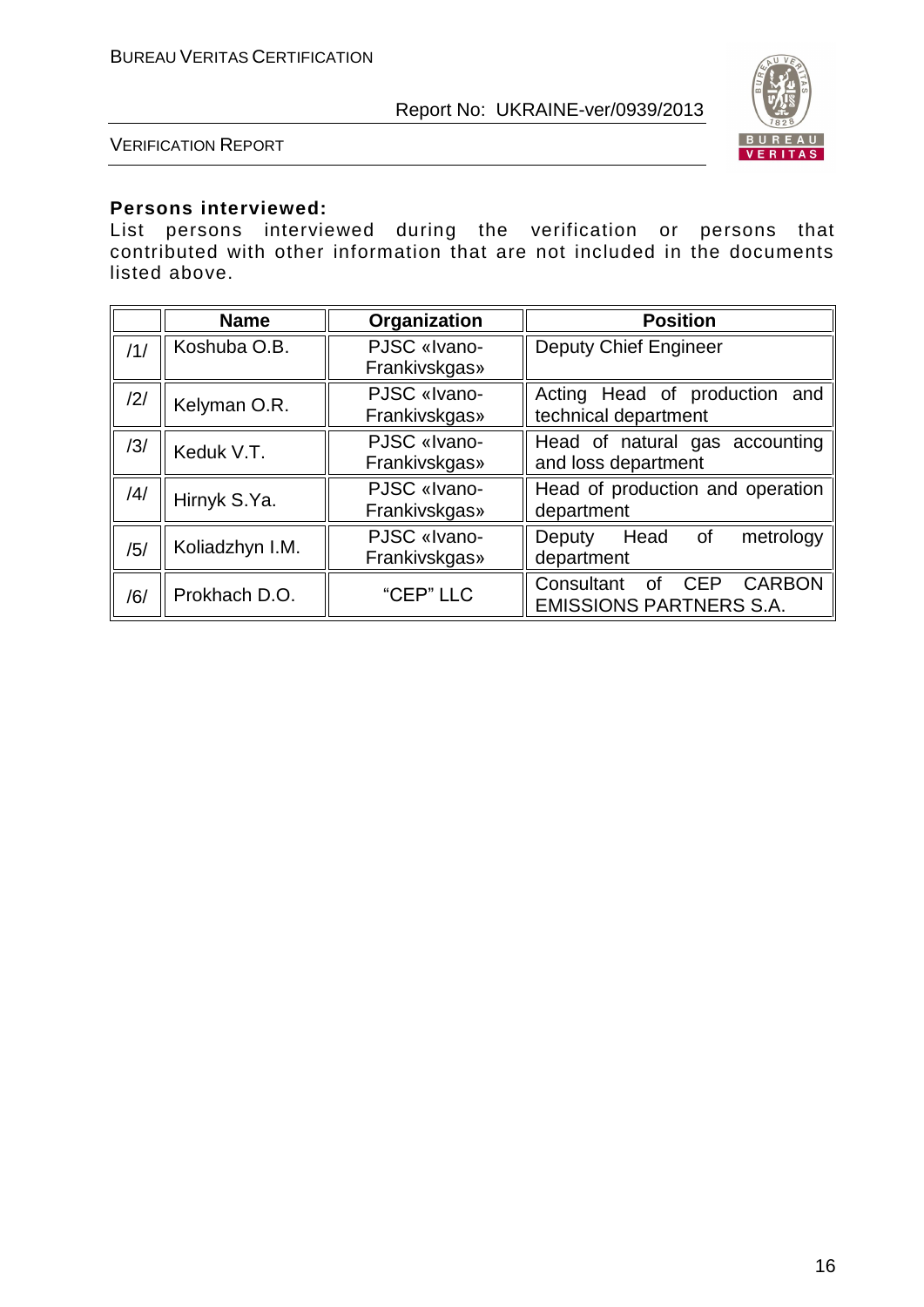

#### VERIFICATION REPORT

### APPENDIX A: COMPANY PROJECT VERIFICATION PROTOCOL **BUREAU VERITAS CERTIFICATION HOLDING SAS**

#### **JI PROJECT VERIFICATION PROTOCOL**

#### **Check list for verification, according to the JOINT IMPLEMENTATION DETERMINATION AND VERIFICATION MANUAL (Version 01)**

| <b>DVM</b><br>Paragrap | <b>Check Item</b>                                                                                                                                                                                                                                                              | <b>Initial finding</b>                                                                                                                                                                                                                                                                                                                                                                                                                                                                                                                                          | <b>Draft</b><br><b>Conclusion</b> | <b>Final</b><br><b>Conclusion</b> |
|------------------------|--------------------------------------------------------------------------------------------------------------------------------------------------------------------------------------------------------------------------------------------------------------------------------|-----------------------------------------------------------------------------------------------------------------------------------------------------------------------------------------------------------------------------------------------------------------------------------------------------------------------------------------------------------------------------------------------------------------------------------------------------------------------------------------------------------------------------------------------------------------|-----------------------------------|-----------------------------------|
| <b>h</b>               |                                                                                                                                                                                                                                                                                |                                                                                                                                                                                                                                                                                                                                                                                                                                                                                                                                                                 |                                   |                                   |
|                        | <b>Project approvals by Parties involved</b>                                                                                                                                                                                                                                   |                                                                                                                                                                                                                                                                                                                                                                                                                                                                                                                                                                 |                                   |                                   |
| 90                     | Has the NFPs of at least one Party involved,<br>other than the host Party, issued a written<br>project approval when submitting the first<br>verification report to the secretariat for<br>publication in accordance with paragraph 38<br>of the JI guidelines, at the latest? | The project has been approved by both parties. The<br>Letters of Approval were presented to the verification<br>team.                                                                                                                                                                                                                                                                                                                                                                                                                                           | OK.                               | <b>OK</b>                         |
| 91                     | Are all the written project approvals by<br>Parties involved unconditional?                                                                                                                                                                                                    | Yes, all the written project approvals by Parties<br>involved are unconditional.                                                                                                                                                                                                                                                                                                                                                                                                                                                                                | <b>OK</b>                         | <b>OK</b>                         |
|                        | <b>Project implementation</b>                                                                                                                                                                                                                                                  |                                                                                                                                                                                                                                                                                                                                                                                                                                                                                                                                                                 |                                   |                                   |
| 92                     | Has the project been implemented in<br>accordance with the PDD regarding which<br>the determination has been deemed final<br>and is so listed on the UNFCCC JI website?                                                                                                        | Yes, the project has been implemented in accordance<br>with the PDD, which is listed on the UNFCCC JI<br>website.<br>According to the PDD version 02 the project<br>boundary includes methane leak spots at gas<br>distribution point (cabinet-type gas distribution<br>point) gas equipment (pressure regulators,<br>sleeves, filters etc.) and gas fittings (cranes,<br>gate valves etc.) located at PJSC "Ivano-<br>Frankivskgas" gas distribution networks. The<br>project boundary includes gas equipment of<br>GDPs (CGDPs) (2436 units) and gas fittings | <b>CL 01</b>                      | <b>OK</b>                         |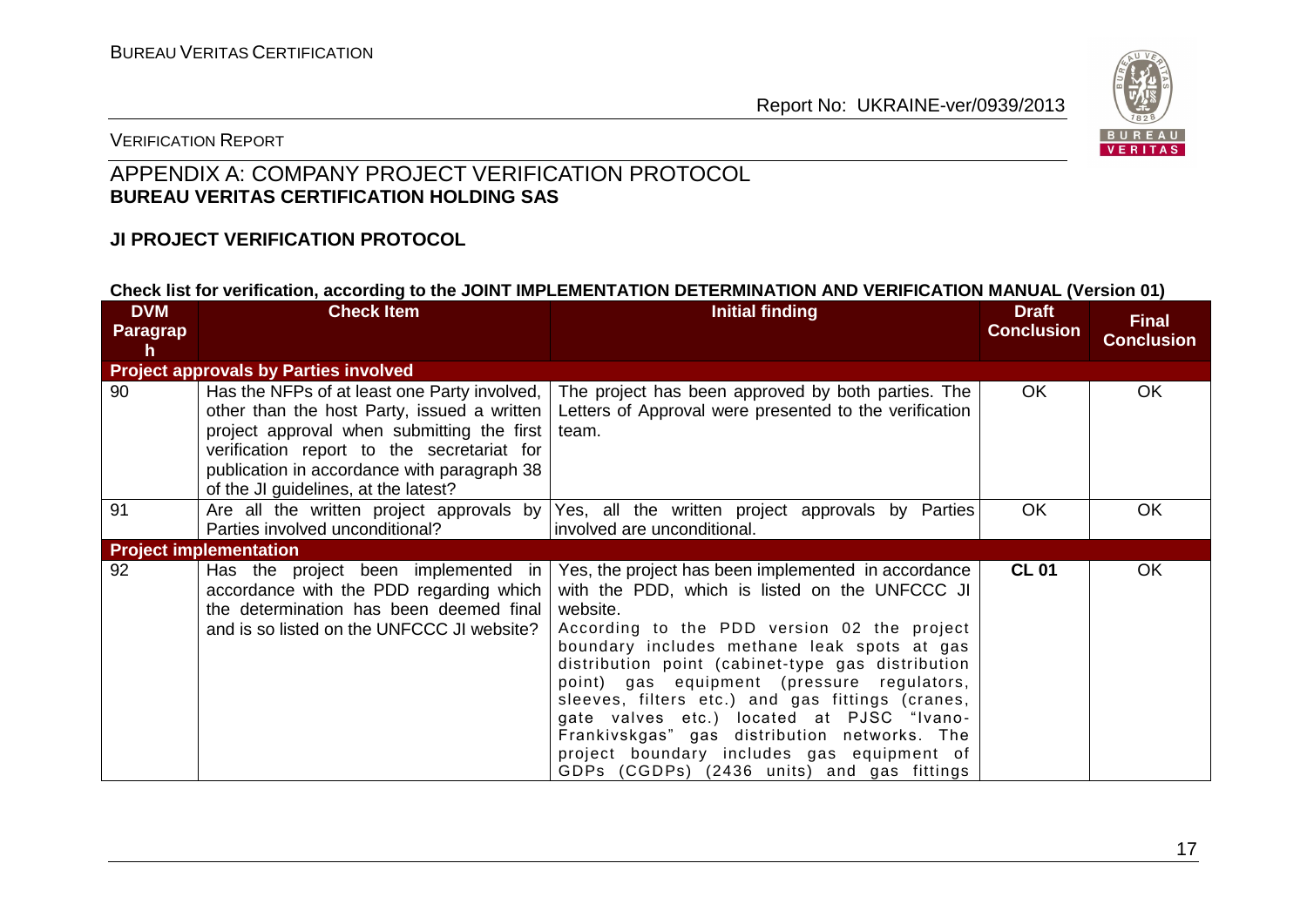

| <b>DVM</b><br>Paragrap<br>h. | <b>Check Item</b>                                                               | <b>Initial finding</b>                                                                                                                                                                                                                                                                                                                                                                                                                                                                                                                                                                                                                                                                                                                                                                                                                                                 | <b>Draft</b><br><b>Conclusion</b> | <b>Final</b><br><b>Conclusion</b> |
|------------------------------|---------------------------------------------------------------------------------|------------------------------------------------------------------------------------------------------------------------------------------------------------------------------------------------------------------------------------------------------------------------------------------------------------------------------------------------------------------------------------------------------------------------------------------------------------------------------------------------------------------------------------------------------------------------------------------------------------------------------------------------------------------------------------------------------------------------------------------------------------------------------------------------------------------------------------------------------------------------|-----------------------------------|-----------------------------------|
|                              |                                                                                 | (2631 units). Over the previous monitoring period,<br>PJSC "Ivano-Frankivskgas" completed repairs of all<br>GDP (CGDP) equipment and gas fittings included into<br>the project boundary.<br>Project activities of the current monitoring period<br>(October1, 2012 - December 31, 2012) involve<br>Purposeful Examination and Technical Maintenance<br>(PETM) of all GDP (CGDP) gas equipment and gas<br>fittings that were repaired (replaced) in addition to<br>scheduled repairs in the whole JI project life.<br>According to the Monitoring Plan provided in the PDD<br>Version 02, current repairs of gas equipment are<br>carried out once a year, and maintenance is<br>performed once per half-year.<br>CL 01. Please provide an explanation of the difference<br>in an amount of installed gas equipment by years of<br>monitoring period in the PDD and MR. |                                   |                                   |
| 93                           | What is the status of operation of the project<br>during the monitoring period? | The Project has been operational for the whole<br>monitoring period, which is 01/10/2012 - 31/12/2012.<br><b>CAR 01.</b> In the section A.6. of MR is specified that<br>previous monitoring period continues to June 2012,<br>but final date is September 30, 2012.<br><b>CAR 02.</b> Please provide the information on the<br>number of repaired / replaced equipment for the entire<br>duration of the project in Section A.6. of MR.                                                                                                                                                                                                                                                                                                                                                                                                                                | <b>CAR 01</b><br><b>CAR 02</b>    | <b>OK</b><br>OK                   |
|                              | <b>Compliance with monitoring plan</b>                                          |                                                                                                                                                                                                                                                                                                                                                                                                                                                                                                                                                                                                                                                                                                                                                                                                                                                                        |                                   |                                   |
| 94                           |                                                                                 | Did the monitoring occur in accordance with Yes, the monitoring was carried out in accordance with<br>the monitoring plan included in the PDD the monitoring plan included in the PDD regarding                                                                                                                                                                                                                                                                                                                                                                                                                                                                                                                                                                                                                                                                        | <b>OK</b>                         | OK                                |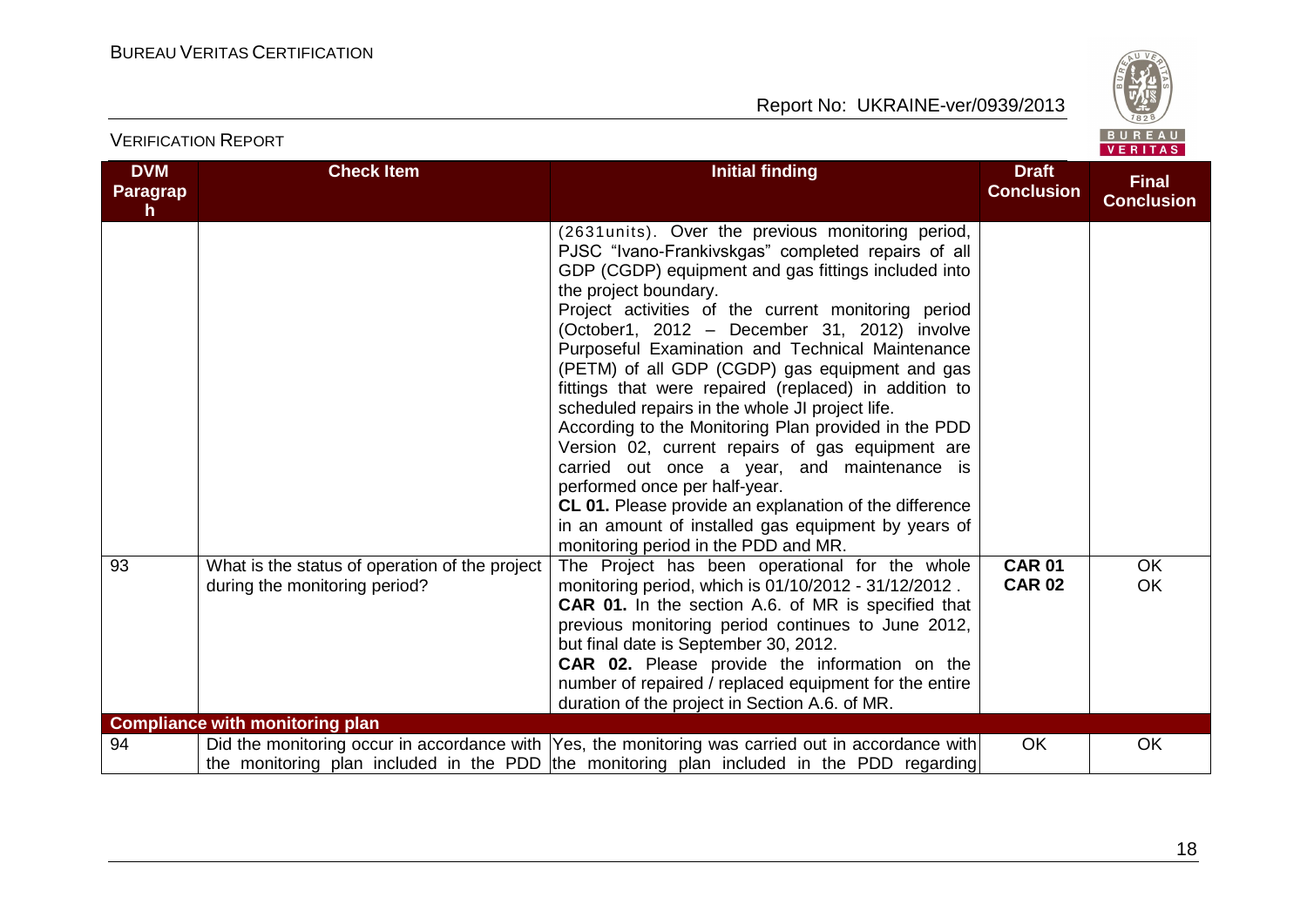

| <b>DVM</b><br><b>Paragrap</b><br>h | <b>Check Item</b>                                                                                                                                                                                                                                                                                                                                                    | <b>Initial finding</b>                                                                                                                                                                                                                                                                                                                                                                                                                                                                                                                                                                                                                                                                                                                                                                                                                                                                                                                                                                                                                                                                                                                                                                                                                                                                                                    | <b>Draft</b><br><b>Conclusion</b> | <b>Final</b><br><b>Conclusion</b> |
|------------------------------------|----------------------------------------------------------------------------------------------------------------------------------------------------------------------------------------------------------------------------------------------------------------------------------------------------------------------------------------------------------------------|---------------------------------------------------------------------------------------------------------------------------------------------------------------------------------------------------------------------------------------------------------------------------------------------------------------------------------------------------------------------------------------------------------------------------------------------------------------------------------------------------------------------------------------------------------------------------------------------------------------------------------------------------------------------------------------------------------------------------------------------------------------------------------------------------------------------------------------------------------------------------------------------------------------------------------------------------------------------------------------------------------------------------------------------------------------------------------------------------------------------------------------------------------------------------------------------------------------------------------------------------------------------------------------------------------------------------|-----------------------------------|-----------------------------------|
|                                    | deemed final and is so listed on the solisted on the UNFCCC JI website.<br><b>UNFCCC JI website?</b>                                                                                                                                                                                                                                                                 | regarding which the determination has been which the determination has been deemed final and is                                                                                                                                                                                                                                                                                                                                                                                                                                                                                                                                                                                                                                                                                                                                                                                                                                                                                                                                                                                                                                                                                                                                                                                                                           |                                   |                                   |
| 95(a)                              | For calculating the emission reductions or<br>enhancements of net removals, were key<br>factors, e.g. those listed in 23 (b) (i)-(vii)<br>above, influencing the baseline emissions or<br>net removals and the activity level of the<br>project and the emissions or removals as<br>well as risks associated with the project<br>taken into account, as appropriate? | For calculating the emission reductions key factors,<br>such as sequence number of GDN component, Global<br>Warming Potential of methane, number of activity<br>(replacement/repair) at GDN component after the<br>presence of APLNG was<br>determined at such<br>component, average mass fraction of methane in the<br>natural gas, natural gas leak factor from GDN<br>component in CLS, natural gas leak factor that<br>corresponds to APLNG for GDN component, time of<br>operation of GDN component under pressure from the<br>beginning of monitoring period "y" to implementation<br>of project activities (repair / replacement) that resulted<br>in the repair of APLNG at such component, time of<br>operation of GDN component under pressure from the<br>moment of implementation of project activities (repair /<br>replacement) that resulted in the repair of APLNG at<br>such component to the end of the monitoring period<br>"y", experience in implementing activities provided by<br>the project, current practice that exists in this field in<br>Ukraine, financial costs and background, legislation,<br>influencing the baseline emissions and the activity<br>level of the project and the emissions as well as risks<br>associated with the project were taken into account,<br>as appropriate. | <b>OK</b>                         | <b>OK</b>                         |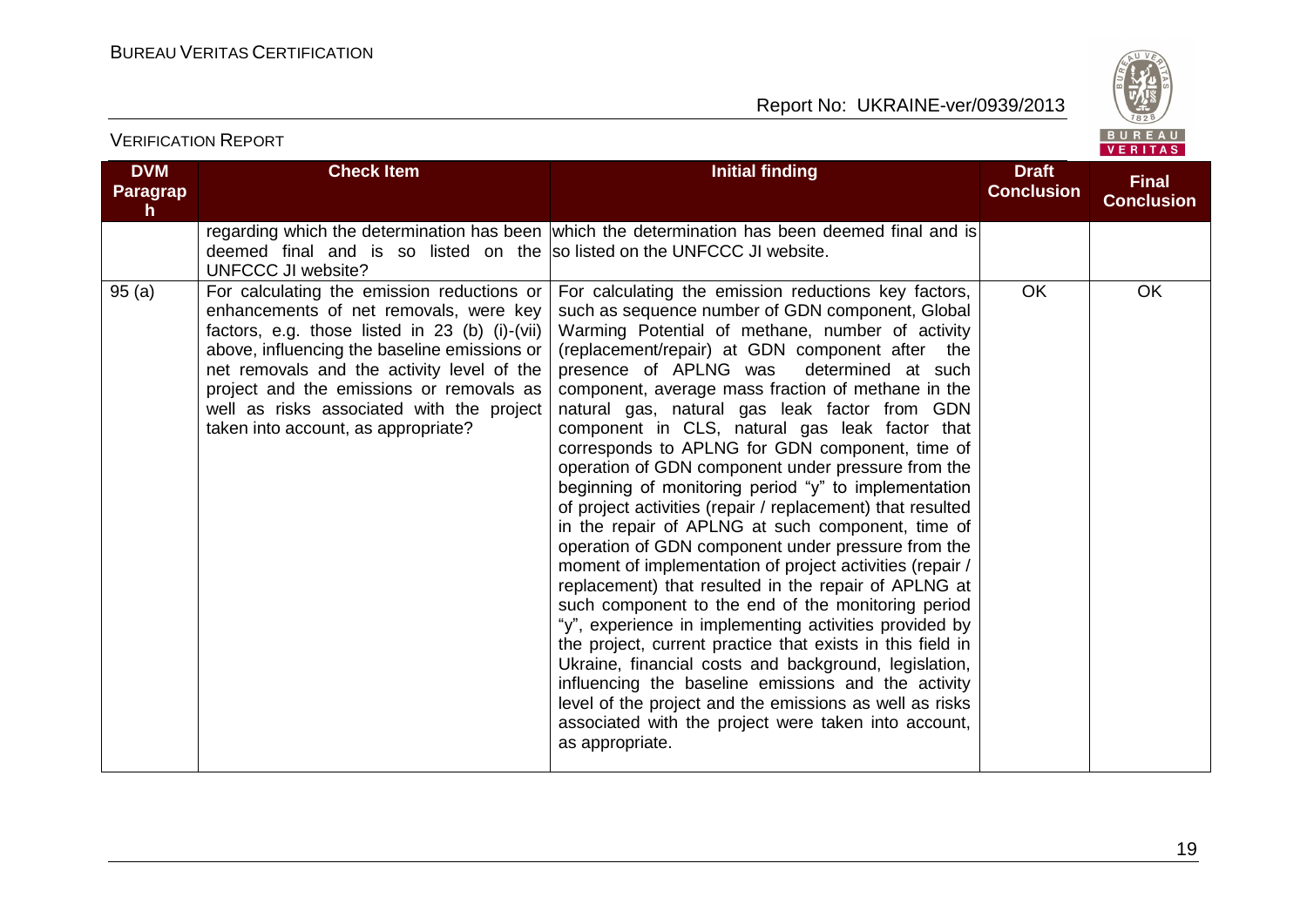

| <b>DVM</b><br><b>Paragrap</b><br>$\mathsf{h}$ | <b>Check Item</b>                                                                                                                                                                                                                                                                                                                         | <b>Initial finding</b>                                                                                                                                                                                                                                                                                                                                                                            | <b>Draft</b><br><b>Conclusion</b> | <b>Final</b><br><b>Conclusion</b> |
|-----------------------------------------------|-------------------------------------------------------------------------------------------------------------------------------------------------------------------------------------------------------------------------------------------------------------------------------------------------------------------------------------------|---------------------------------------------------------------------------------------------------------------------------------------------------------------------------------------------------------------------------------------------------------------------------------------------------------------------------------------------------------------------------------------------------|-----------------------------------|-----------------------------------|
| 95(b)                                         | Are data sources used for calculating<br>emission reductions or enhancements of net<br>removals clearly identified, reliable and<br>transparent?                                                                                                                                                                                          | Yes, data sources used for calculating emission<br>reductions or enhancements of net removals are<br>clearly identified, reliable and transparent                                                                                                                                                                                                                                                 | <b>OK</b>                         | OK                                |
| 95(c)                                         | removals, selected by carefully balancing selected by carefully<br>accuracy<br>and<br>reasonableness,<br>appropriately justified of the choice?                                                                                                                                                                                           | Are emission factors, including default Yes, emission factors, including default emission<br>emission factors, if used for calculating the factors, that are used for calculating the emission<br>emission reductions or enhancements of net reductions or enhancements of net removals, are<br>balancing<br>accuracy<br>and<br>and reasonableness, and appropriately justified of the<br>choice. | OK                                | OK                                |
| 95(d)                                         | Is the calculation of emission reductions or<br>enhancements of net removals based on<br>conservative assumptions and the most<br>plausible scenarios in a transparent<br>manner?                                                                                                                                                         | The calculation of emission reductions is based on<br>conservative assumptions and the most plausible<br>scenarios in a transparent manner.                                                                                                                                                                                                                                                       | <b>OK</b>                         | <b>OK</b>                         |
|                                               | Applicable to JI SSC projects only                                                                                                                                                                                                                                                                                                        |                                                                                                                                                                                                                                                                                                                                                                                                   |                                   |                                   |
| 96                                            | Is the relevant threshold to be classified as<br>JI SSC project not exceeded during the<br>monitoring period on an annual average<br>basis?<br>If the threshold is exceeded, is the<br>emission<br>reduction<br>level<br>maximum<br>estimated in the PDD for the JI SSC project<br>or the bundle for the monitoring period<br>determined? | N/a                                                                                                                                                                                                                                                                                                                                                                                               | N/a                               | N/a                               |
|                                               | Applicable to bundled JI SSC projects only                                                                                                                                                                                                                                                                                                |                                                                                                                                                                                                                                                                                                                                                                                                   |                                   |                                   |
| 97(a)                                         | Has the composition of the bundle not $\vert$ N/a<br>changed from that is stated in F-JI-                                                                                                                                                                                                                                                 |                                                                                                                                                                                                                                                                                                                                                                                                   | N/a                               | N/a                               |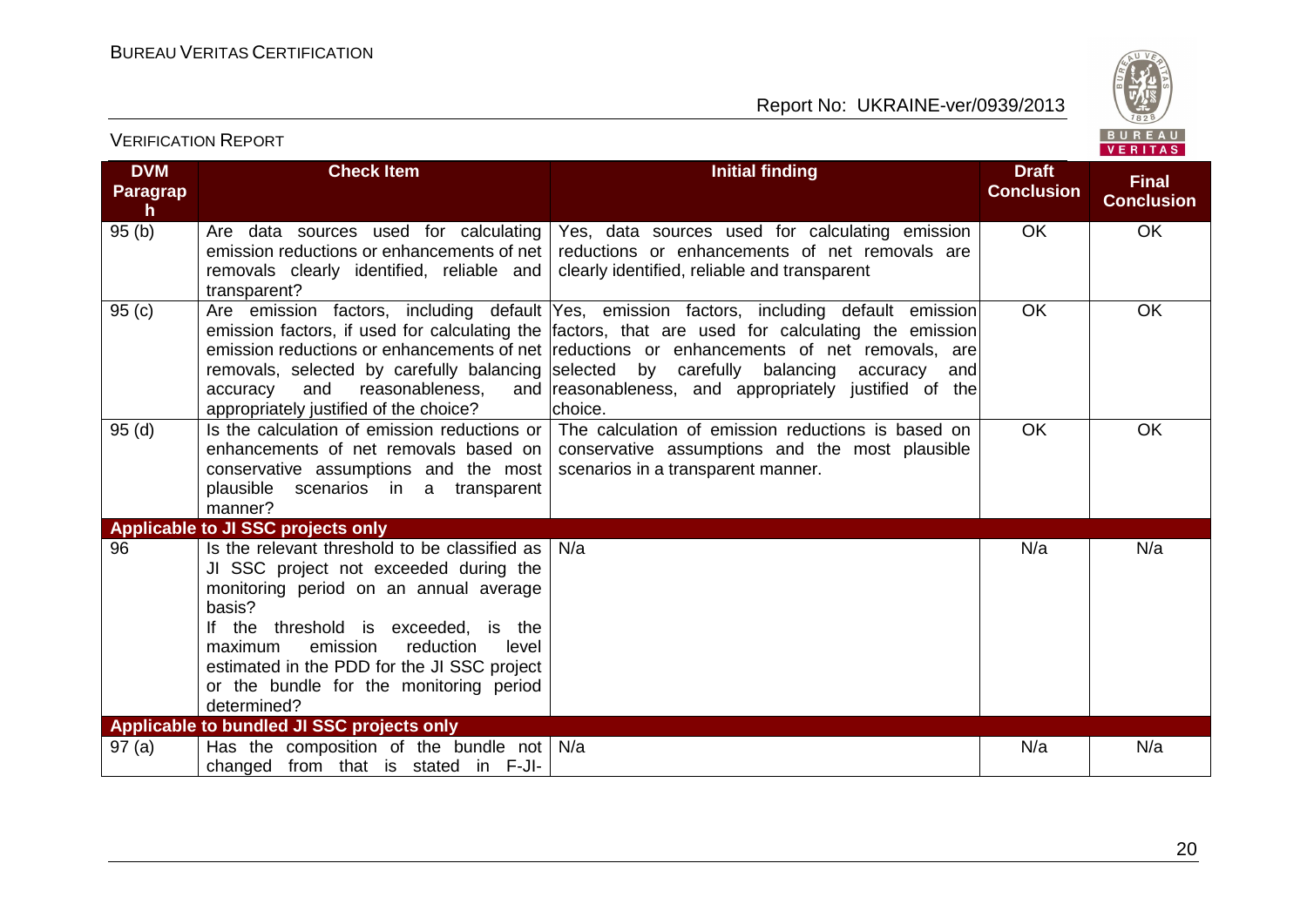

| <b>DVM</b><br><b>Paragrap</b><br>$\mathsf{h}$ | <b>Check Item</b>                                                                                                                                                                                                                                                                                                                          | <b>Initial finding</b>                                                                                                                                         | <b>Draft</b><br><b>Conclusion</b> | <b>Final</b><br><b>Conclusion</b> |
|-----------------------------------------------|--------------------------------------------------------------------------------------------------------------------------------------------------------------------------------------------------------------------------------------------------------------------------------------------------------------------------------------------|----------------------------------------------------------------------------------------------------------------------------------------------------------------|-----------------------------------|-----------------------------------|
|                                               | <b>SSCBUNDLE?</b>                                                                                                                                                                                                                                                                                                                          |                                                                                                                                                                |                                   |                                   |
| 97 <sub>(b)</sub>                             | If the determination was conducted on the<br>basis of an overall monitoring plan, have the<br>project participants submitted a common<br>monitoring report?                                                                                                                                                                                | N/a                                                                                                                                                            | N/a                               | N/a                               |
| 98                                            | If the monitoring is based on a monitoring<br>plan that provides for overlapping<br>monitoring periods, are the monitoring<br>periods per component of the project clearly<br>specified in the monitoring report?<br>Do the monitoring periods not overlap with<br>those for which verifications were already<br>deemed final in the past? | N/a                                                                                                                                                            | N/a                               | N/a                               |
|                                               | <b>Revision of monitoring plan</b>                                                                                                                                                                                                                                                                                                         |                                                                                                                                                                |                                   |                                   |
|                                               | Applicable only if monitoring plan is revised by project participant                                                                                                                                                                                                                                                                       |                                                                                                                                                                |                                   |                                   |
| 99(a)                                         | Did the project participants provide an N/a<br>appropriate justification for the proposed<br>revision?                                                                                                                                                                                                                                     |                                                                                                                                                                | N/a                               | N/a                               |
| 99(b)                                         | Does the proposed revision improve the<br>accuracy and/or applicability of information<br>collected compared to the<br>original<br>monitoring plan without changing conformity<br>with the relevant rules and regulations for<br>the establishment of monitoring plans?                                                                    | N/a                                                                                                                                                            | N/a                               | N/a                               |
| <b>Data management</b>                        |                                                                                                                                                                                                                                                                                                                                            |                                                                                                                                                                |                                   |                                   |
| 101 $(a)$                                     | Is the implementation of data collection<br>procedures<br>accordance<br>the<br>with<br>in t<br>monitoring plan, including the quality control                                                                                                                                                                                              | The implementation of data collection procedures in<br>accordance with the monitoring plan, including the<br>quality control and quality assurance procedures. | <b>OK</b>                         | OK                                |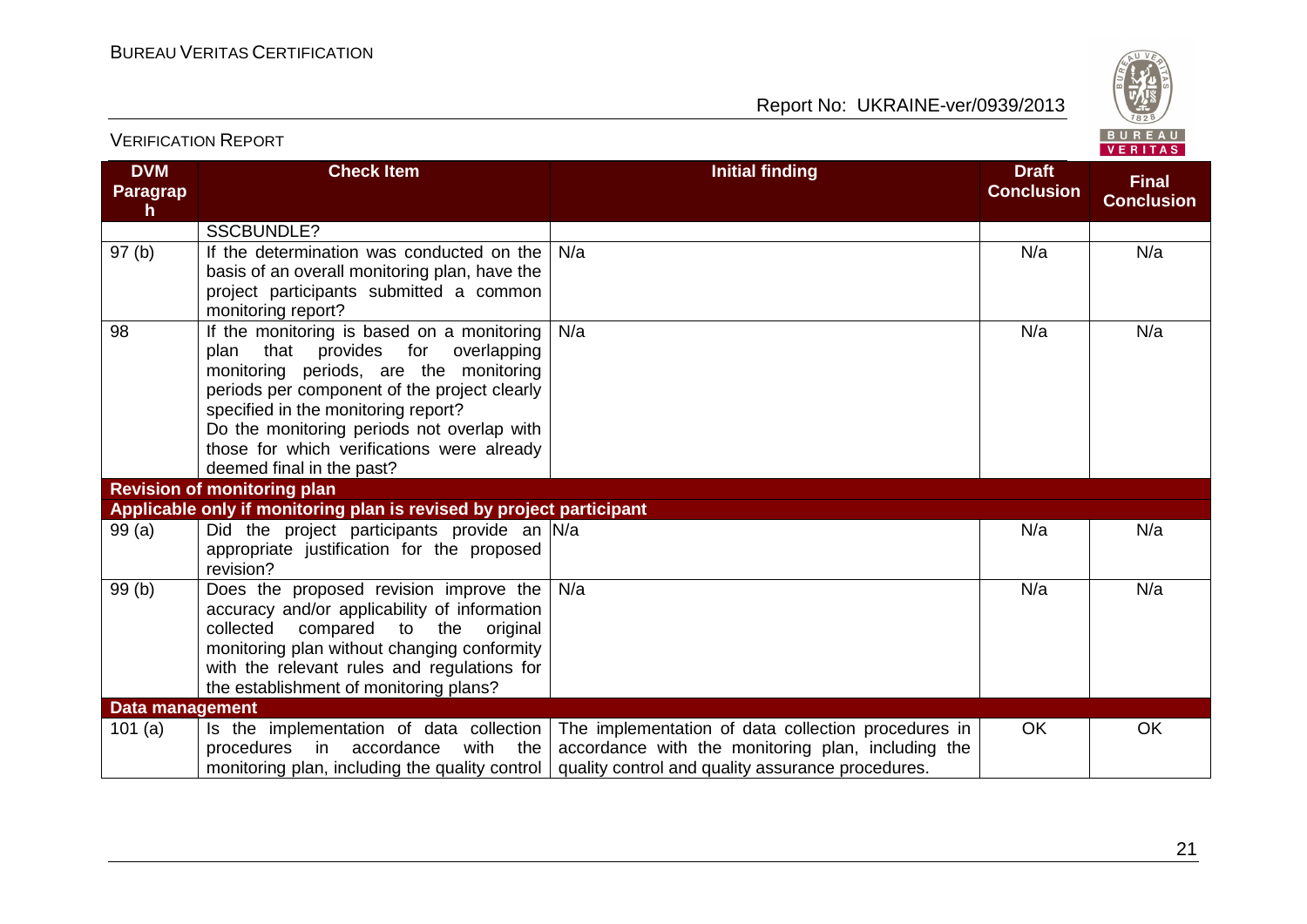

| <b>DVM</b><br><b>Paragrap</b><br>h. | <b>Check Item</b>                                                                                                                                     | <b>Initial finding</b>                                                                                                                                                                                                                                                                                                                                            | <b>Draft</b><br><b>Conclusion</b> | <b>Final</b><br><b>Conclusion</b> |
|-------------------------------------|-------------------------------------------------------------------------------------------------------------------------------------------------------|-------------------------------------------------------------------------------------------------------------------------------------------------------------------------------------------------------------------------------------------------------------------------------------------------------------------------------------------------------------------|-----------------------------------|-----------------------------------|
|                                     | and quality assurance procedures?                                                                                                                     |                                                                                                                                                                                                                                                                                                                                                                   |                                   |                                   |
| 101(b)                              | Is the function of the monitoring equipment,<br>including its calibration status, is in order?                                                        | Yes, the function of the monitoring equipment,<br>including its calibration status is in order.                                                                                                                                                                                                                                                                   | <b>OK</b>                         | OK                                |
| 101 (c)                             | Are the evidence and records used for the<br>monitoring maintained in a traceable<br>manner?                                                          | Yes, the evidence and records used for the monitoring<br>are maintained in a traceable manner.                                                                                                                                                                                                                                                                    | OK                                | OK                                |
| $101$ (d)                           | Is the data collection and management<br>system for the project in accordance with<br>the monitoring plan?                                            | The data collection and management system for the<br>project is in accordance with the monitoring plan.<br>The Verification Team confirms the effectiveness of<br>existing management system and operating system<br>and considers them suitable for reliable monitoring of<br>the project.<br><b>CAR 03.</b> Please, check the numbering of Tables in the<br>MR. | <b>CAR 03</b>                     | OK                                |
|                                     | Verification regarding programs of activities (additional elements for assessment)                                                                    |                                                                                                                                                                                                                                                                                                                                                                   |                                   |                                   |
| 102                                 | Is any JPA that has not been added to the<br>JI PoA not verified?                                                                                     | N/a                                                                                                                                                                                                                                                                                                                                                               | N/a                               | N/a                               |
| 103                                 | Is the verification based on the monitoring<br>reports of all JPAs to be verified?                                                                    | N/a                                                                                                                                                                                                                                                                                                                                                               | N/a                               | N/a                               |
| 103                                 | Does the verification ensure the accuracy<br>and conservativeness of the emission<br>reductions or enhancements of removals<br>generated by each JPA? | N/a                                                                                                                                                                                                                                                                                                                                                               | N/a                               | N/a                               |
| 104                                 | Does the monitoring period not overlap with<br>previous monitoring periods?                                                                           | N/a                                                                                                                                                                                                                                                                                                                                                               | N/a                               | N/a                               |
| 105                                 | If the AIE learns of an erroneously included<br>JPA, has the AIE informed the JISC of its<br>findings in writing?                                     | N/a                                                                                                                                                                                                                                                                                                                                                               | N/a                               | N/a                               |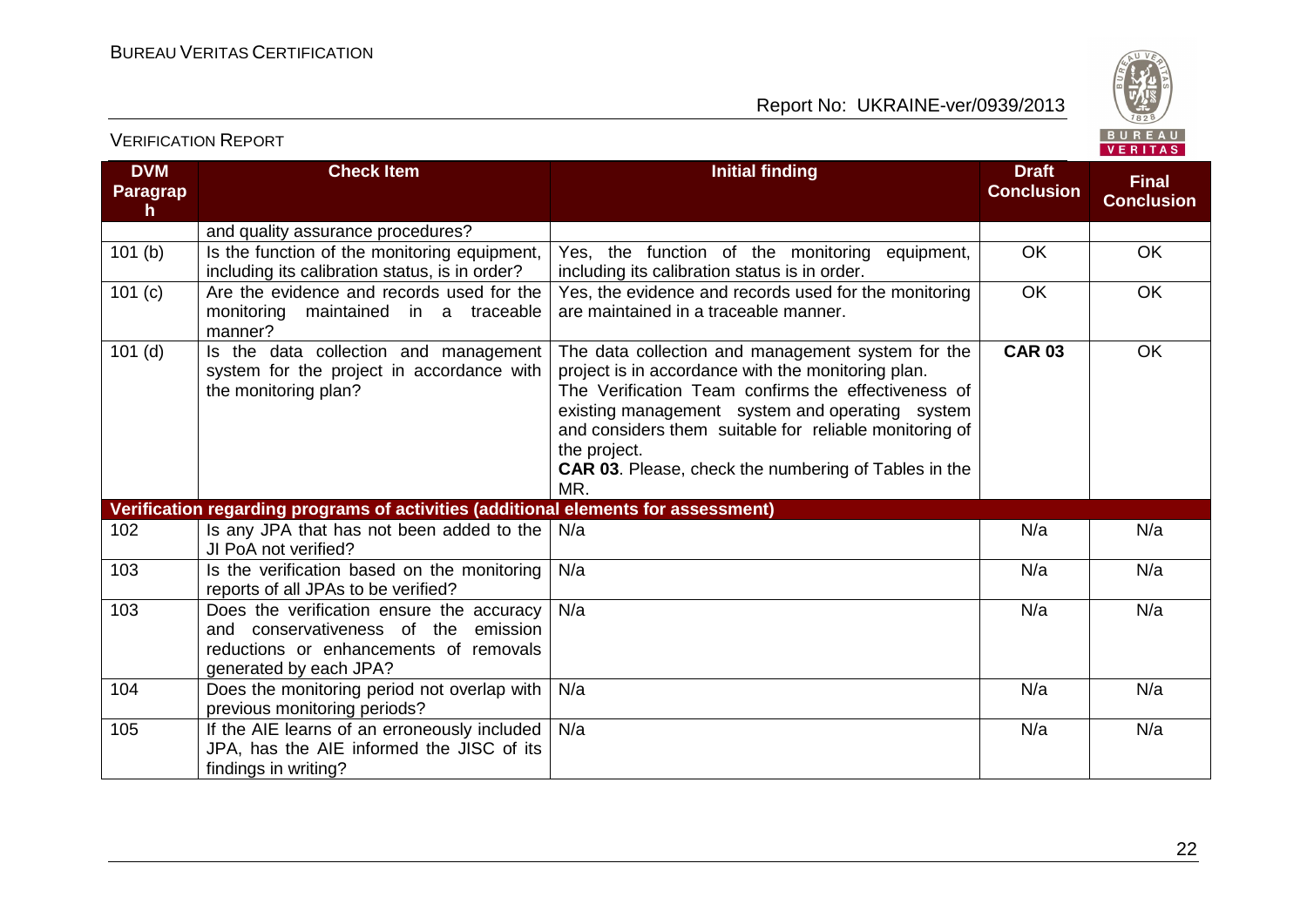Report No: UKRAINE-ver/0939/2013



| <b>VERIFICATION REPORT</b>          |                                                                                                                                                                                                                                                                                                                                                                                                                                                                                                                                                                                                                                                                                                                                                                                                                                                                                                                                               |                        |                                   | BUREAU<br>VERITAS                 |
|-------------------------------------|-----------------------------------------------------------------------------------------------------------------------------------------------------------------------------------------------------------------------------------------------------------------------------------------------------------------------------------------------------------------------------------------------------------------------------------------------------------------------------------------------------------------------------------------------------------------------------------------------------------------------------------------------------------------------------------------------------------------------------------------------------------------------------------------------------------------------------------------------------------------------------------------------------------------------------------------------|------------------------|-----------------------------------|-----------------------------------|
| <b>DVM</b><br><b>Paragrap</b><br>h. | <b>Check Item</b>                                                                                                                                                                                                                                                                                                                                                                                                                                                                                                                                                                                                                                                                                                                                                                                                                                                                                                                             | <b>Initial finding</b> | <b>Draft</b><br><b>Conclusion</b> | <b>Final</b><br><b>Conclusion</b> |
|                                     | Applicable to sample-based approach only                                                                                                                                                                                                                                                                                                                                                                                                                                                                                                                                                                                                                                                                                                                                                                                                                                                                                                      |                        |                                   |                                   |
| 106                                 | Does the sampling plan prepared by the<br>AIE:<br>(a) Describe its sample selection, taking into<br>account that:<br>(i) For each verification that uses a<br>sample-based approach, the sample<br>selection<br>shall<br>be<br>sufficiently<br>representative of the JPAs in the JI<br>Project. Such extrapolation to all JPAs<br>identified<br>for that<br>verification<br>is.<br>reasonable,<br>taking<br>into<br>account<br>differences among the characteristics of<br>JPAs, such as:<br>- The types of JPAs;<br>- The complexity of the applicable<br>technologies and/or measures used;<br>- The geographical location of each JPA;<br>- The amounts of expected emission<br>reductions of the JPAs being verified;<br>- The number of JPAs for which<br>emission reductions are being verified;<br>- The length of monitoring periods of the<br>JPAs being verified; and<br>- The samples selected for prior<br>verifications, if any? | N/a                    | N/a                               | N/a                               |
| 107                                 | Is the sampling plan ready for publication<br>through the secretariat along with the                                                                                                                                                                                                                                                                                                                                                                                                                                                                                                                                                                                                                                                                                                                                                                                                                                                          | N/a                    | N/a                               | N/a                               |

23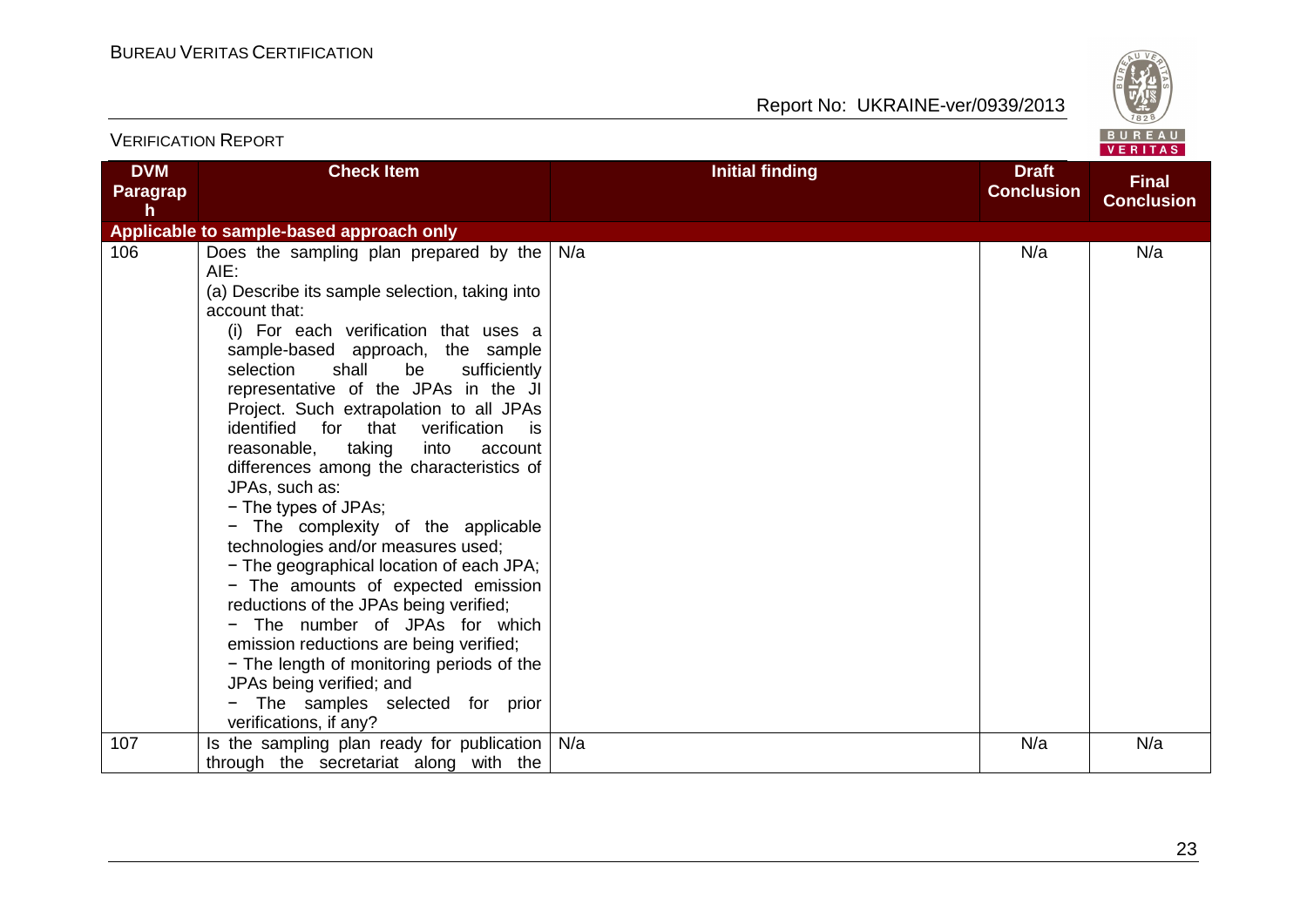VERIFICATION REPORT

Report No: UKRAINE-ver/0939/2013



|                                     |                                                                                                                                                                                                                                                                                                                                                                                 |                        |                                   | 1.111172                          |
|-------------------------------------|---------------------------------------------------------------------------------------------------------------------------------------------------------------------------------------------------------------------------------------------------------------------------------------------------------------------------------------------------------------------------------|------------------------|-----------------------------------|-----------------------------------|
| <b>DVM</b><br><b>Paragrap</b><br>h. | <b>Check Item</b>                                                                                                                                                                                                                                                                                                                                                               | <b>Initial finding</b> | <b>Draft</b><br><b>Conclusion</b> | <b>Final</b><br><b>Conclusion</b> |
|                                     | verification<br>supporting<br>and<br>report<br>documentation?                                                                                                                                                                                                                                                                                                                   |                        |                                   |                                   |
| 108                                 | Has the AIE made site inspections of at<br>least the square root of the number of total<br>JPAs, rounded to the upper whole number?<br>If the AIE makes no site inspections or<br>fewer site inspections than the square root<br>of the number of total JPAs, rounded to the<br>upper whole number, then does the AIE<br>provide a reasonable explanation and<br>justification? | N/a                    | N/a                               | N/a                               |
| 109                                 | the sampling plan available<br>for<br>ls.<br>submission to the secretariat for the JISC.s<br>ex ante assessment? (Optional)                                                                                                                                                                                                                                                     | N/a                    | N/a                               | N/a                               |
| 110                                 | If the AIE learns of a fraudulently included<br>JPA, a fraudulently monitored JPA or an<br>inflated number of emission reductions<br>claimed in a JI PoA, has the AIE informed<br>the JISC of the fraud in writing?                                                                                                                                                             | N/a                    | N/a                               | N/a                               |

24